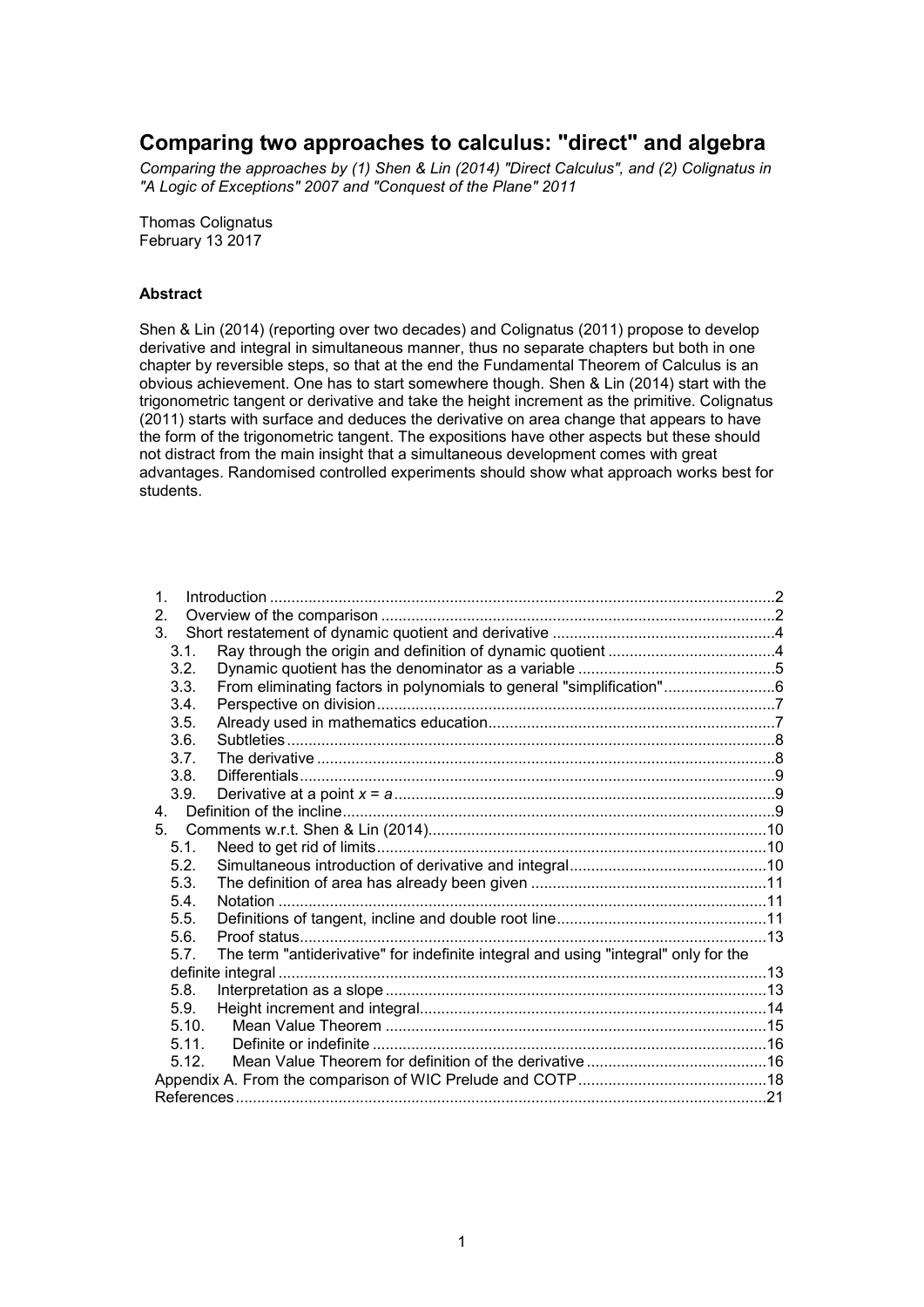# *1. Introduction*

The following comparison will look at these angles on calculus:

- didactics
- content, with the possibility of a fundamental redesign of calculus.

Ancient Greek geometry is called *synthetic* since one generates proofs by "putting together" the various givens (definitions, axioms and earlier theorems). In *analytic geometry* one provides proofs by decomposing (analysing) issues in terms of algebra*.* A subsequent historical development was that even analytic geometry and its system of co-ordinates was seen as not exact enough, whence one looked for foundations in arithmetic. This became the field of *analysis.* Corner stones of the latter are notions of numerical continuity and limits. The current perception in mathematics is that calculus can only be done in *analysis*.

Notions of continuity and limit make analysis and calculus (didactically) complicated. An approach is to only teach the rules, but this sacrifices both rigour and understanding what a derivative and integral actual are. Thus the stage is set for a major redesign. This redesign would first of all be in terms of didactics but might also be of fundamental nature, as an answer to the switch to analysis.

Elsewhere I compare with the approach by Michael Range, see Colignatus (2017e). The effort by Alain Schremmer to revive Lagrange's approach must also be mentioned. <sup>1</sup>

Here I will look at the approach by Shen & Lin (2014). They label their method as "direct calculus". I wonder whether they would be willing to revise this label, since their implication would be that other methods would be "indirect", and this might cause a needless discussion on criteria for "directness". A better expression might be the "simultaneous development of integral and derivative". PM. The term "direct integral" is in use for other applications.

The definition of the dynamic quotient can be found in Colignatus (2007:241) or (2011:57). It appears that a mere reference is not sufficient and that some readers require that a discussion is self-contained. This condition is awkward since COTP really deserves a study because of its approach to didactics and essential refoundation of calculus. Yet, a section below thus repeats the definitions of the dynamic quotient and the derivative that uses this.

# *2. Overview of the comparison*

Table 1 gives an overview of the comparison in this paper.

|        | Shen & Lin (2014)                                                                                          | Colignatus (2007+)                                                                                                                                                        |
|--------|------------------------------------------------------------------------------------------------------------|---------------------------------------------------------------------------------------------------------------------------------------------------------------------------|
| Scope  | Two hours introduction to calculus<br>for non-math-majors                                                  | Didactic development of analytic<br>geometry and calculus for<br>highschool and matricola for non-<br>math-majors, primer for teachers,<br>essential redesign of calculus |
| Limits | Required fundamentally, and also<br>didactically onwards from<br>exponential functions and<br>trigonometry | Not required for polynomials,<br>exponential functions and<br>trigonometry. Currently required<br>for more. Obviously required for<br>math majors.                        |

#### **Table 1. Overview of the comparison**

j 1 http://www.freemathtexts.org

<sup>&</sup>lt;sup>2</sup> https://en.wikipedia.org/wiki/Direct\_integral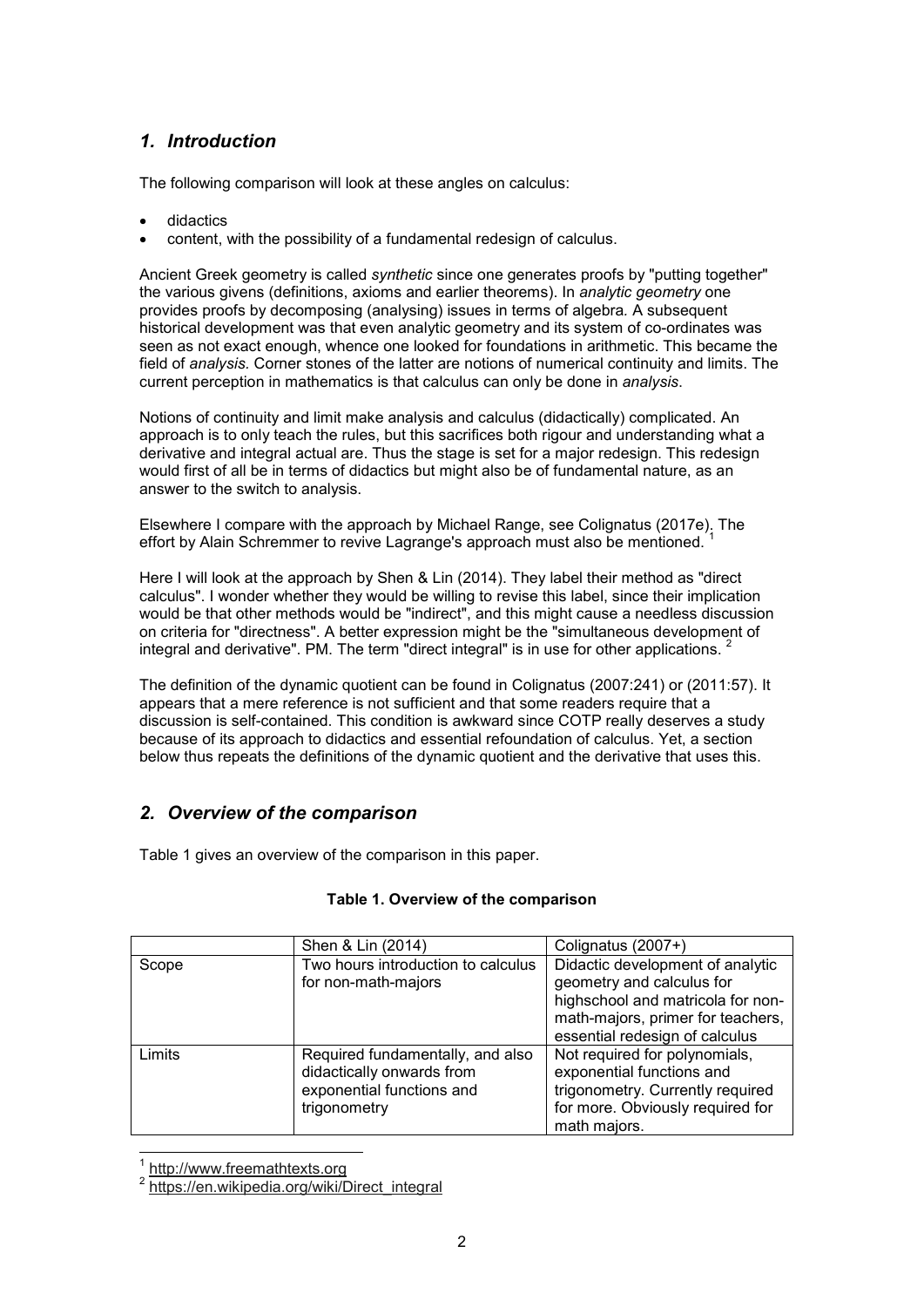| Simultaneous<br>introduction of both<br>derivative and<br>integral | Key notion                                                                                                                                                                                                                                                                                                                                                                                                                                                                                                                                                                                                                    | Key notion                                                                                                                                                                                                                                                                                        |  |
|--------------------------------------------------------------------|-------------------------------------------------------------------------------------------------------------------------------------------------------------------------------------------------------------------------------------------------------------------------------------------------------------------------------------------------------------------------------------------------------------------------------------------------------------------------------------------------------------------------------------------------------------------------------------------------------------------------------|---------------------------------------------------------------------------------------------------------------------------------------------------------------------------------------------------------------------------------------------------------------------------------------------------|--|
| One has to start<br>somewhere                                      | Slope of a road                                                                                                                                                                                                                                                                                                                                                                                                                                                                                                                                                                                                               | Surface under constant function<br>and line                                                                                                                                                                                                                                                       |  |
| Diagram of with<br>slope                                           | Yes, but without secant and area,<br>reference to height increment                                                                                                                                                                                                                                                                                                                                                                                                                                                                                                                                                            | Essential reliance on surface<br>while formulas show the<br>simultaneous relevance of<br>derivative and integral                                                                                                                                                                                  |  |
| Notion of tangency                                                 | Reference to the double root line.<br>Conflicting statement on slope of<br>line vs slope of curve                                                                                                                                                                                                                                                                                                                                                                                                                                                                                                                             | Standard definition of tangent as<br>the line that adopts the slope of<br>the curve                                                                                                                                                                                                               |  |
| Touching or<br>overlapping with the<br>curve ?                     | Mention that "tangent" comes<br>from Latin "touching"                                                                                                                                                                                                                                                                                                                                                                                                                                                                                                                                                                         | Proposal for better name<br>"incline" since the tangent may<br>also cut the curve                                                                                                                                                                                                                 |  |
| Use of double root                                                 | Factorisation is tedious (p13)                                                                                                                                                                                                                                                                                                                                                                                                                                                                                                                                                                                                | Not aware of the method at until<br>December 2016. Now, might<br>mention it, but not spend much<br>time on this (simplification only<br>required for one step, then move<br>on to the standard rules)                                                                                             |  |
| Handling of area                                                   | They define "area" as what is<br>measured by the integral, but this<br>cannot be done since the notion<br>of area is already defined by the<br>square unit                                                                                                                                                                                                                                                                                                                                                                                                                                                                    | The trick is to assume that f<br>gives a surface under some<br>function $g$ , and that it is the<br>objective to find this g. Thus<br>surface is already given, and we<br>are only interested in the relation<br>between integral and derivative,<br>making sure that each step is<br>reversible. |  |
| Main criticism                                                     | (1) There is no proof that the<br>double root line generates the<br>slope of the curve<br>(2) Why use double root as<br>introduction to calculus, when the<br>focus is on derivative (slope) and<br>integral (increment, surface) ?<br>(3) The two hour course still<br>contains the Mean Value<br>Theorem and uses this to define<br>the derivative in limit form. If this<br>is feasible, why not do so from the<br>start?<br>(4) In what manner is the criticism<br>in the introduction w.r.t. the<br>standard approach answered<br>exactly ? What steps find students<br>crucial improvements for their<br>understanding? | There may be some criticism but<br>it basically turns out then that<br>there is bad reading                                                                                                                                                                                                       |  |
| Minor points                                                       | (1) "Antiderivative" is used for<br>"indefinite integral" and "integral"<br>is used for "definite integral". I                                                                                                                                                                                                                                                                                                                                                                                                                                                                                                                | See Colignatus (2011b)                                                                                                                                                                                                                                                                            |  |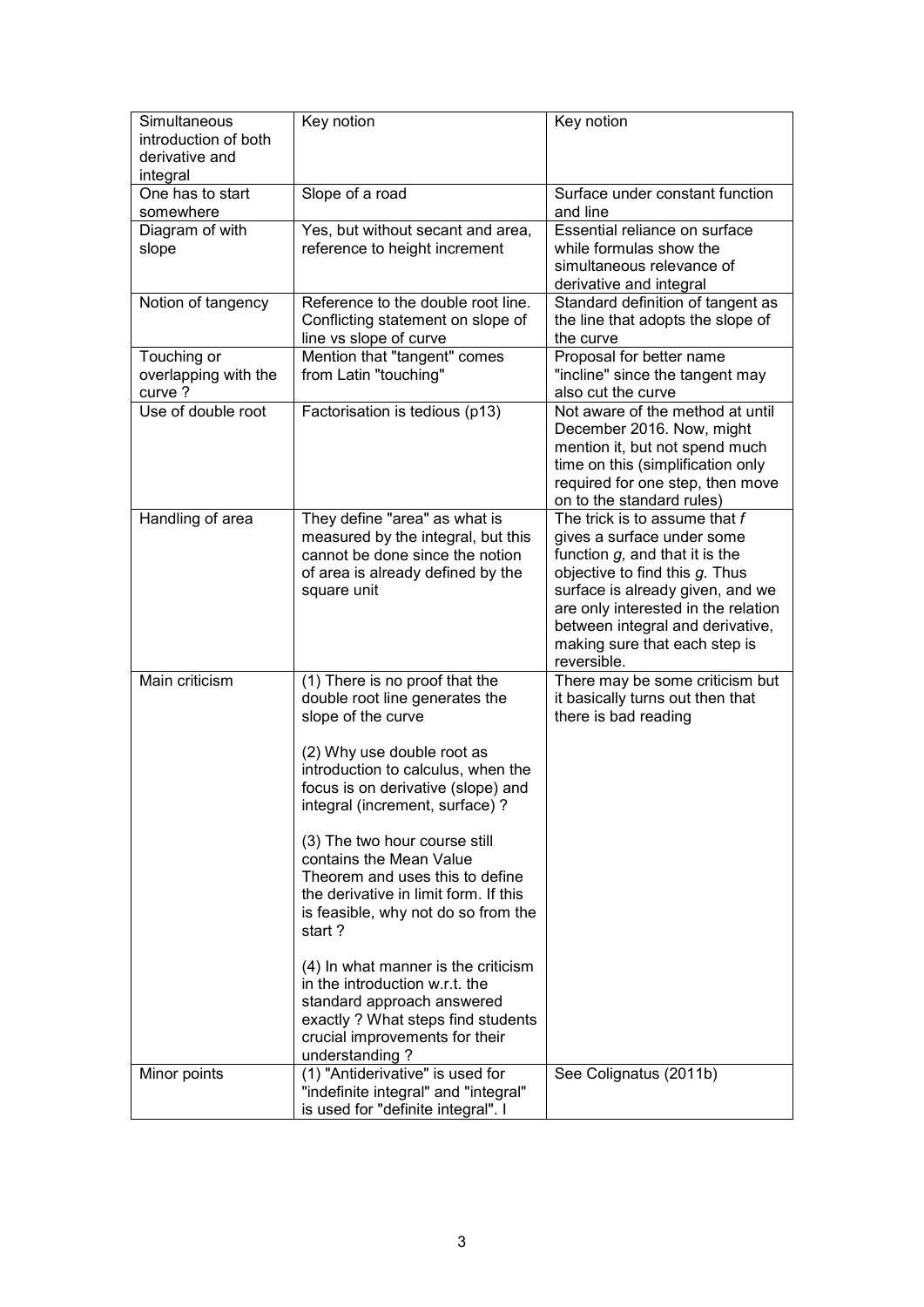| would prefer traditional terms,<br>notable "primitive". <sup>3</sup> Apparently,<br>Wolfram Alpha has served the<br>use of "antiderivative" but, still,<br>use this wisely. <sup>4</sup> |  |
|------------------------------------------------------------------------------------------------------------------------------------------------------------------------------------------|--|
| (2) "Direct calculus" suggests that<br>other methods are "indirect". It is<br>better to find another label, that is<br>informative to students too, like<br>"simulateous developement".  |  |

## *3. Short restatement of dynamic quotient and derivative*

The following basically repeats sections from Colignatus (2016ad) (2017de). See COTP for the theoretical development and the approach to calculus in general (integral and derivative).

# 3.1. Ray through the origin and definition of dynamic quotient

Let us consider a ray – rays are always through the origin – with horizontal axis *x* and vertical axis *y*. The ray makes an angle α with the horizontal axis. The ray can be represented by a function as  $y = f[x] = s x$ , with the slope  $s = \tan[\alpha]$ . Observe that there is no constant term ( $c =$ 0). See Figure 1.





The quotient  $y / x$  is defined everywhere, with the outcome *s*, except at the point  $x = 0$ , where we get an expression 0 / 0. This is quite curious. We tend to regard *y* / *x* as the slope (there is no constant term), and at *x* = 0 the line has that slope too, but we seem unable to say so.

There are at least five responses:

 $\overline{a}$ 

(i) The argument can be that *y* has been defined as  $y = s x$ , so that we can always refer to this definition if we want to know the slope of the ray. This approach relies on a notion of a "memory of definitions", to be used when algebra lacks richness in expressiveness.

(ii) Standard mathematics can take off with limits and continuity.

(iii) A quick fix might be to redefine the function with a branching point:

<sup>&</sup>lt;sup>3</sup> http://math.stackexchange.com/questions/47703/how-common-is-the-use-of-the-termprimitive-to-mean-antiderivative 4

http://mathworld.wolfram.com/Antiderivative.html refers to "indefinite integral" too.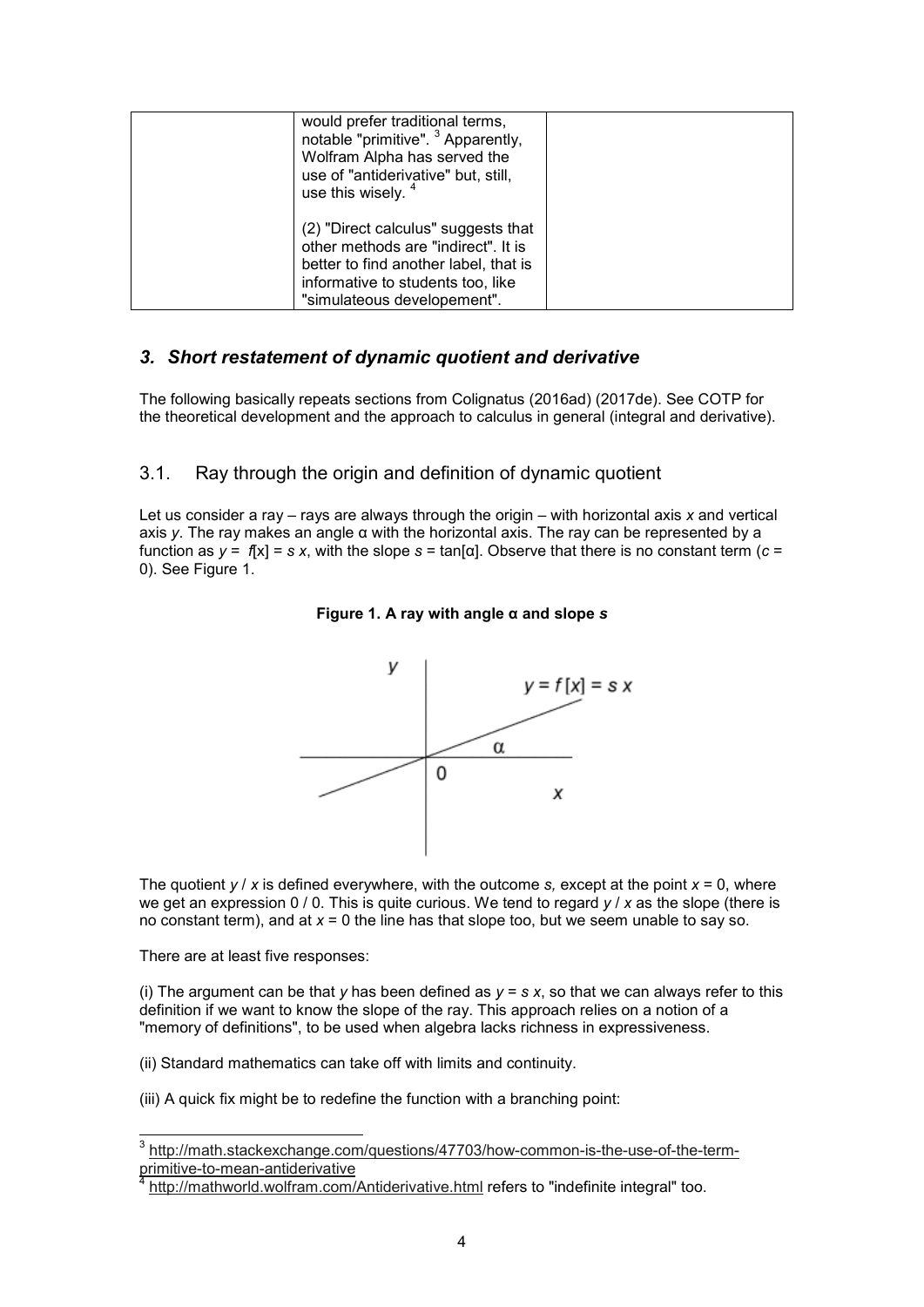SlopeOfRay[y, x] = 
$$
\begin{cases} y/x = s & \text{if } x \neq 0 \\ s & \text{if } x = 0 \end{cases}
$$

We can wonder whether this is all nice and proper, since we can only state the value *s* at 0 when we have solved the value elsewhere (or rely on the definition as in (i) again). If we substitute *y* when it isn't a ray, or example  $y = x^2$ , then we get a curious construction, and thus the definition isn't quite complete, since there ought to be a test on being a ray. Anyway, defining lines in this manner isn't a neat manner. It is really so, that we cannot define a line as *y* = *s x* + *c* and that we must specify the branching when *x* = 0 ?

(iv) The slope *y* / *x* is regarded as a special case of "rational functions". See the section above and the discussion of Range (2016c:16) in Colignatus (2017e). If we work on coefficients only, then we get Ruffini's Rule (a case of "synthetic division"), see Colignatus (2016ef) also referring to MathWorld. <sup>5</sup> The first problem is that in this approach the issues of "identifying the factors" and "adjusting the domain" are only indicated and not made explicit via separate notations. The term "synthetic division" indicates that it might not be "proper division". To what extent is there proper division, so that "eliminating" the factor *x* generates a result that can be understood as the slope of the line at that point (i.e. fitting to the tangent in trigonometry) ? The second problem is that this remains within the realm of polynomials.

(v) The algebraic approach uses the following definition of the dynamic quotient. Let *y* / *x* be as it is used currently in textbooks, and let *y* // *x* be the following process or program, called *dynamic division* or *dynamic quotient*, with numerator *y* and denominator *x*:

*y* // *x* ≡ { *y* / *x*, unless *x* is a variable and then: assume *x* ≠ 0, simplify the expression  $v / x$ , declare the result valid also for the domain extension  $x = 0$  }

Thus in this case we can use  $\frac{y}{x} = s \cdot x / x = s$ , and this slope also holds for the value  $x = 0$ , since this has now been included in the domain too.

We thus *extend the vocabulary of algebra*, so that *multiplication with variables* gets an inverse with *dynamic division by variables*. Since this is a new suggestion we must obviously be careful in its use, but the application to the derivative is a case that appears to work.

The case of the line may be seen as a special case of a polynomial. However, the general notion is "simplify", and there might be other ways than just eliminating factors.

#### 3.2. Dynamic quotient has the denominator as a variable

Simplification only applies when the denominator is a variable but not for numbers. Thus *x* // *x* = 1 but 4 // 0 generates 4 / 0 which is undefined. Also *x* / *x* is standardly undefined for *x* = 0.

This definition assumes a different handling of different parts of the domain. The test on the denominator is a syntactic test. When the denominator is an expression like (*p* + 2) then the syntactic test shows that the denominator is a variable,  $x = p + 2$ . One does not substitute " $(p)$ + 2) is a variable" for substitution doesn't look at syntax but uses the value of the variable.

It has been an option in the  $\{...\}$  definition above to write "(a) variable" instead of "a variable", which allows a shift from the syntactic test towards the semantic test of variability, and which also allows *substitution* into the definition, like "(*p* + 2) is (a) variable". After ample consideration, already in 2007 and later explicitly in Colignatus (2014), I think that we are better served with the syntactic test on the denominator, since this directly leads to the question: what is the domain of the denominator ?

<sup>&</sup>lt;u>。<br>5 http://mathworld.wolfram.com/RuffinisRule.html</u>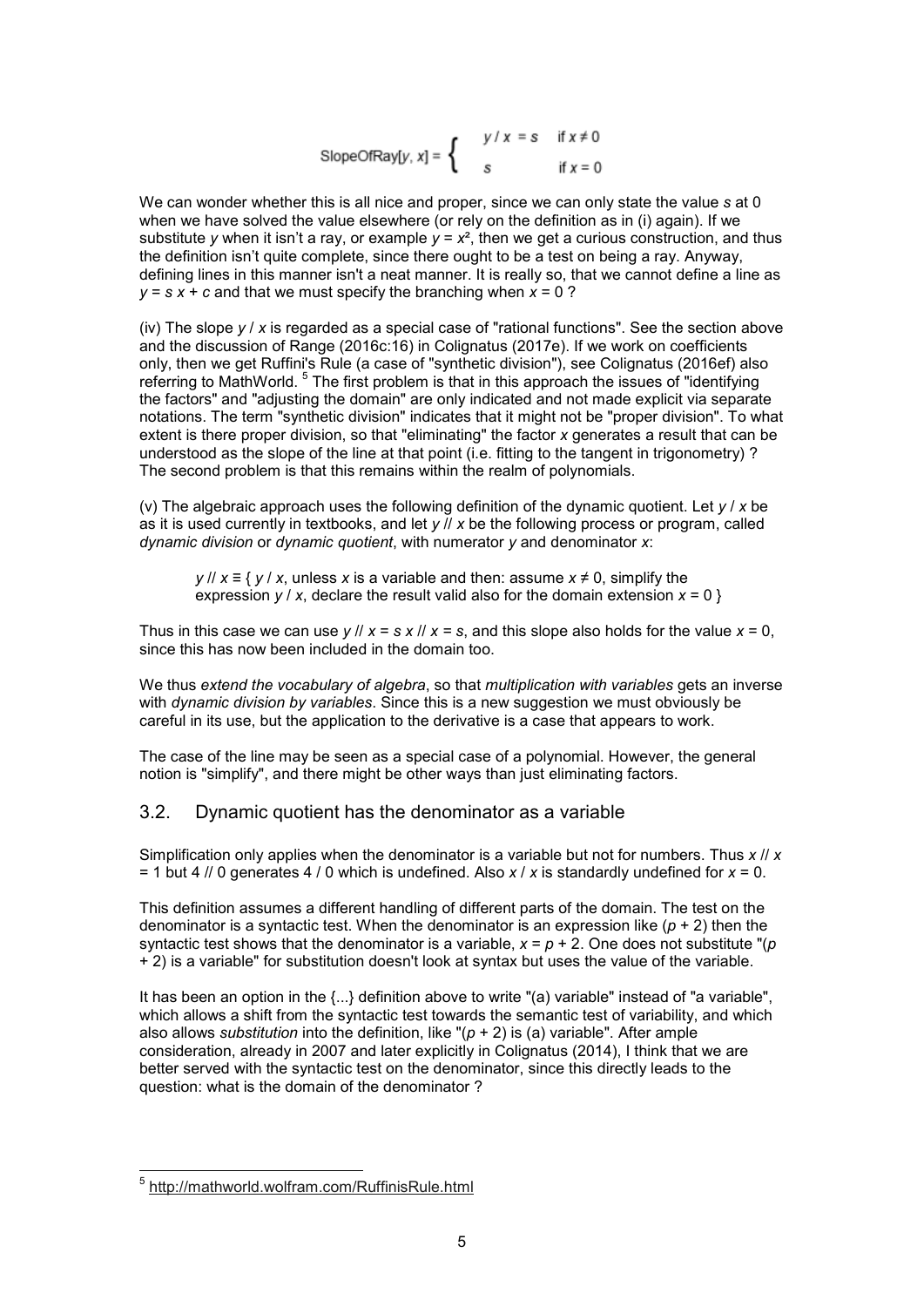The use of the curly brackets {...} also borrows from *Mathematica.* The brackets signify a list, that can be a set, but when the elements are expressions then the sequential evaluation of those turns into a programme.

#### 3.3. From eliminating factors in polynomials to general "simplification"

In multiplication,  $(x - 1) (x + 1) = (x^2 - 1)$  holds for all real *x*. For division we lack an efficient vocabulary to express  $(x - 1) = (x^2 - 1) / (x + 1)$ , since this is undefined for  $x = -1$ . We can introduce branching, but still would have to use a limit to recover the value at *x* = -1. When we want to identify or *isolate* the factors however then this "isolate" would commonly be tantamount to requiring division.

An alternative way to identify factors (and find the derivative) for polynomials is the use of coefficients and Ruffini's Rule. If multiplication for polynomials is equivalent to manipulating coefficients, then the latter can also be used for the reverse process of division. See Colignatus (2016ef), that was inspired by (with thanks to) Harremoës (2016) also linking to Bennedsen (2004). It works for polynomials but is it general enough, for non-polynomials ?

*There remains the notion of a slope however too.* There is no clear link between coefficients (Ruffini's Rule) and the slope. We find the proper *values*, which suggests that there is such a link, yet this link must be shown. The method may be an efficient calculation method, but it doesn't explain that when we find outcome *s,* then we may also declare that it is valid for *x* = 0 (for we cannot do 0 / 0). Ruffini's Rule suggests that the user sets up a division, *y* / *x,* but when we look at the proof why it works,  $^6$  then we see addition and multiplication, and thus division (or repeated subtraction) is only an *interpretation*. The method works on the coefficients, and it isn't for nought that the term "synthetic division" is used.

The slope of a curve Δ*f* / Δ*x* contains the notion of division (or ratio). See also the definition of tangent in trigonometry for a right-angled triangle. This notion of a slope generates the link between derivative and integral, as the integral uses (Δ*f* / Δ*x*) \* Δ*x* to find Δ*f.* The fundamental theorem of calculus is: A function gives the area under its derivative.

A crucial insight:

When we want to find the root factor  $x + 1$  in  $(x^2 - 1)$ , then we don't have to assume *x* ≠ -1, but we can assume the unrelated *x* ≠ 1, and then isolate the root factor as  $(x + 1) = (x^2 - 1) / (x - 1).$ 

One might deem this acceptable. It might be a rationale for the theory of "rational function" – group theory version (RF-GT) to define such singularities away. This theory doesn't seem to care that we must also say something about factor *x* + 1 at *x =* 1, but it would be straightforward to plug those holes in multiplicative form. The key question then is:

If we are willing to assume *x* ≠ 1 and adjust the domain afterwards (in multiplicative form) to again include it, then why would we not do so for  $x \neq -1$  directly ?

Reasoning like this generates the notion of the dynamic quotient as a useful extension of our vocabulary.

Students must simplify algebraic expression like  $(x^2 - 1) / (x - 1)$  anyhow. Since the dynamic quotient allows them to do so consistently with  $(x^2 - 1)$  //  $(x - 1)$ , there is no reason not to allow them to do so for the derivative too.

Eliminating factors is one way of simplification. There might be more ways. Thus the dynamic quotient uses the general notion of "simplification".

 6 https://en.wikipedia.org/wiki/Horner's\_method#Description\_of\_the\_algorithm

<sup>7</sup> http://mathworld.wolfram.com/FundamentalTheoremsofCalculus.html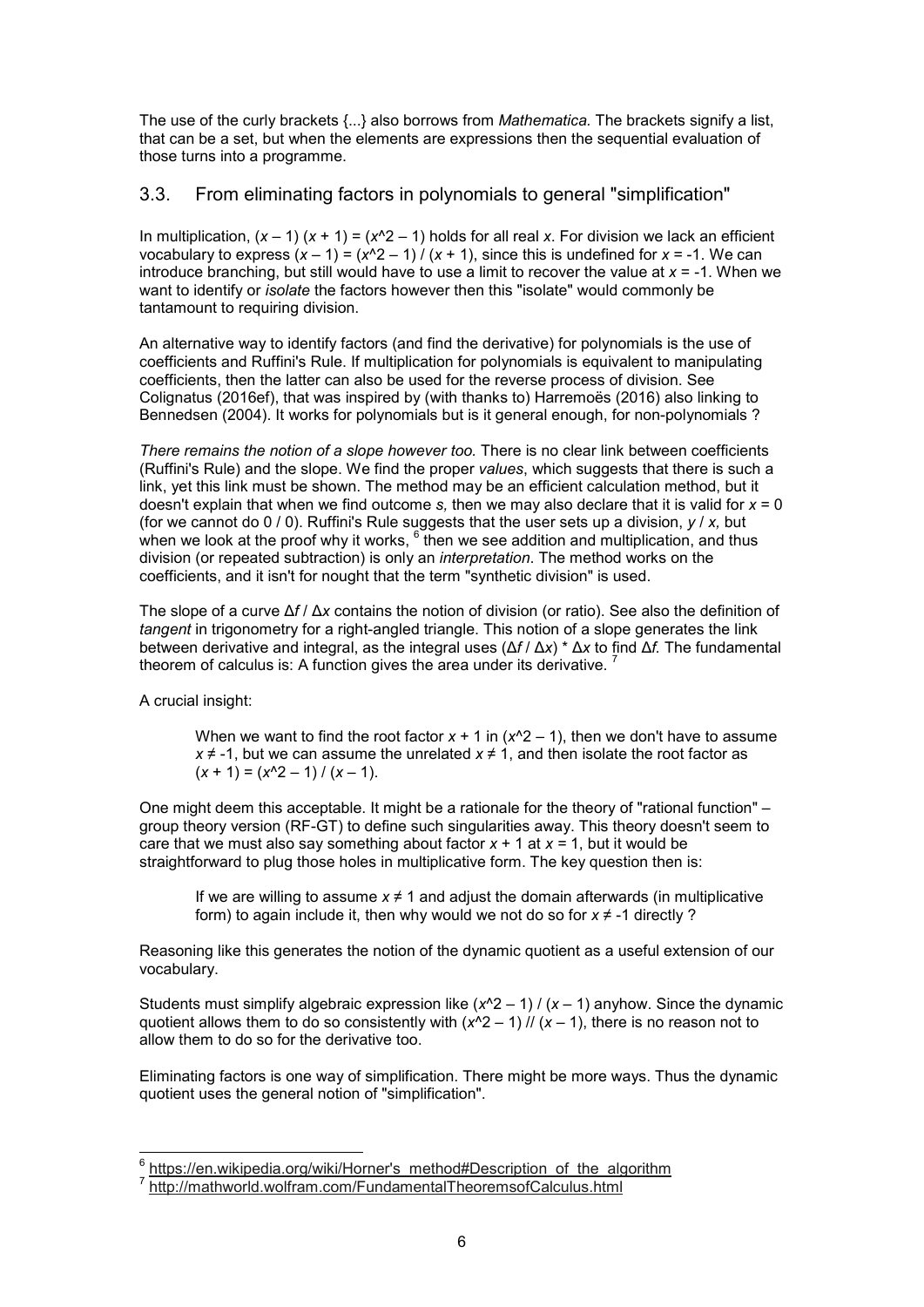## 3.4. Perspective on division

The core of the new algebraic approach to the derivative lies in a new look at division. While division is normally defined for numbers, we now use the extension with variables and expressions with variables. Variables have their domains. By default the domain is the real numbers. (There might be symbols with unspecified (only potential) domains though: the "nondetermineds" of RF-GT.) Thus, while Descartes, Fermat, Newton and Leibniz didn't have Cantor's set theory, we now use this to replace a bit of Analysis by Algebra. (Instead as happens in the theory of rational functions, that Cantor's set theory is used to widen the gap.)

Let us distinguish the passive division result (noun) from the active division process (verb). For didactics it is important to write *y* for the numerator and *x* for the denominator, and not the other way around. In the active mode of dividing *y* by *x* we may first simplify algebraically under the assumption that  $x \neq 0$ , or that 0 is not in the domain of the denominator. Subsequently the result can also be declared valid for *x* = 0. This means *extending the domain*, i.e. not setting *x* = 0 but merely including that element in the domain.

Active division is not an entirely new concept since we find the main element of simplification well-defined in the function Simplify in *Mathematica,* see Wolfram (1996). For us there is the particular application of Simplify[*y* / *x*]. This doesn't claim that this well-definedness satisfies conditions for RM. For empirical research, it removes ambiguity, where students will have various levels of skills on simplification, and we can refer to the computer output as an empirical standard. The active notion of division still requires a separate notation for our purposes. Denote it as *y* // *x* or (*y x<sup>D</sup>* ) where the brackets in the latter notation are required to keep *y* and *x* together, and where the *D* stands for *dynamic division*. In the same line of thinking it will be useful to choose static *H* = -1, and have *x* .  $x^H$  = 1 for  $x \ne 0$ . *H* gives a half turn as imaginary number *i* gives a quarter turn.

There is already an active notion (verb) in taking a ratio *y* : *x*. But a ratio is not defined for *x* = 0. Normally we tend to regard division *y* / *x* as already defined for the passive result without simplification – i.e. defined except for *x* = 0. Non-mathematicians will tend to take *y* / *x* as an active process already (so they might denote the passive result as *y* // *x* instead). For some it might not matter much, since we might continue to write *y* / *x* and allow both interpretations depending upon context. This is what Gray & Tall (1994) call the "procept", i.e. the use of both concept and process: "The ambiguity of notation allows the successful thinker the flexibility in thought (...)". In that way the paradoxes of division by zero are actually explained, i.e. by confusion of perspectives. It seems better to distinguish *y* / *x* and *y* // *x*.

# 3.5. Already used in mathematics education

Clearly, mathematics education already takes account of these aspects in some fashion. In early excercises pupils are allowed to divide 2 *a* / *a* = 2 without always having to specify that *a* must be nonzero. At a certain stage though the conditions are enforced more strictly. A suggestion that follows from the present discussion is that this process towards more strictness can be smoother by the distinction between / and //.

An expression like (1 –  $x^2$ ) / (1 – *x*) is undefined at *x* = 1 but the natural tendency is to simplify to 1 + *x* and not to include a note that there is branching at *x* ≠ 1, since there is nothing in the context that suggests that we would need to be so pedantic, see **Table 2**, left column. This natural use is supported by the right column. The current practice in teaching and math exams is to use the division  $y / x$  as a hidden code that must be cracked to find where  $x = 0$ , but it should rather be the reverse, i.e. that such undefined points must be explicitly provided if those values are germane to the discussion. Standard graphical routines also tend to skip the undefined point, requiring us to give the special point if we really want a discontinuity.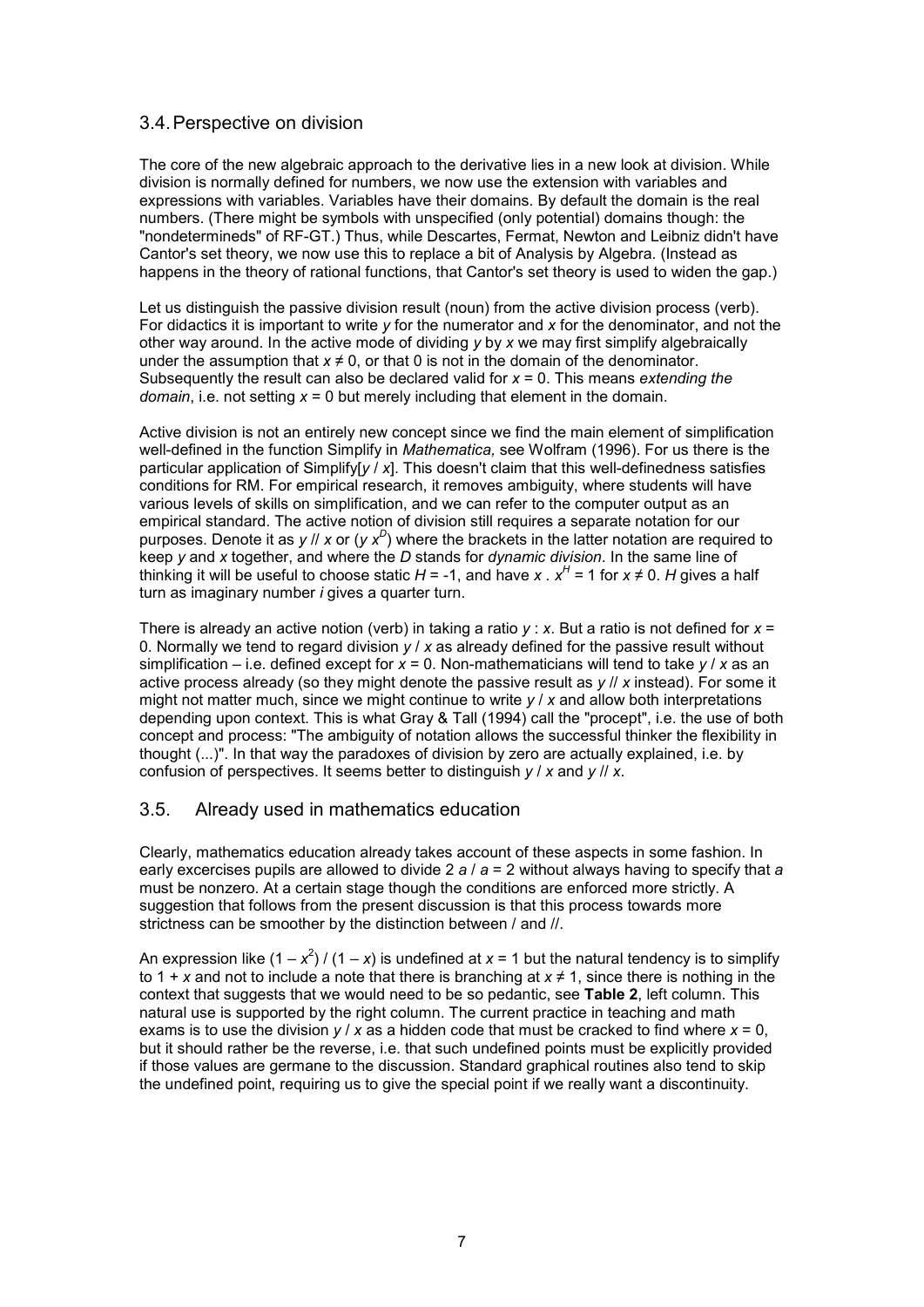|  | Table 2. Simplification and continuity |  |  |
|--|----------------------------------------|--|--|
|--|----------------------------------------|--|--|

| Traditional definition overload                                                        | With the dynamic quotient |
|----------------------------------------------------------------------------------------|---------------------------|
| $f(x) = (1 - x^2) / (1 - x) = 1 + x \quad (x \ne 1) \quad (1 - x^2) / (1 - x) = 1 + x$ |                           |
| $f(1) = 2$                                                                             |                           |

In common life there is no need to be very strict about always writing "//". Once the idea is clear, we might simply keep on writing "/" as a procept indeed. It remains to be tested in education however whether students can grow sensitive to the context or whether it is necessary to *always* impose strictness. For the mathematically inclined pupils or students graduating at highschool one would obviously require that they are aware that *y* / *x* is undefined for  $x = 0$  and that they can find such points.

#### 3.6. Subtleties

The classic example of the inappropriateness of division by zero is the equation

$$
(x-x)(x + x) = x2 - x2 = (x - x) x,
$$

where unguarded "division" by  $(x - x)$  would cause  $x + x = x$  or  $2 = 1$ .

This is also a good example for the clarification that the rule, that we should never divide by zero, actually means that we must distinguish between:

- *creation* of a quotient by the choice of the *infix* between  $(x x)(x + x)$  and  $(x x)$
- *handling* of a quotient such as  $(x x)$   $(x + x)$  *infix*  $(x x)$  once it has been created.

The first can be the great sin that creates such nonsense as  $2 = 1$ , the second is only the application of the rules of algebra. In this case,  $x - x$  is a constant (0) and not a variable, so that simplification generates a value Indeterminate, for both infices / and //. (One may notice that  $x - x = 0$  is the zero polynomial  $Q[z] = 0$  in the reference to RF-GT above.)

Also (*a* ( $x + x$ ) / *a*) would generate 2x for  $a \ne 0$  and be undefined for  $a = 0$ . However, the expression ( $a$  ( $x + x$ ) //  $a$ ) gives 2x, and this result would also hold for  $a = 0$ , even while it then is possible to choose  $a = x - x = 0$  afterwards: since then it is an instant (and not presented as a variable).

#### 3.7. The derivative

The algebraic definition of the derivative then follows directly:

$$
f'[x] = \{\Delta f / \Delta x, \text{ then set } \Delta x = 0\}
$$

This means first algebraically simplifying the difference quotient, expanding the domain of Δ*x* with 0, and then setting Δ*x* to zero.

The Weierstraß ε > 0 and δ > 0 and its Cauchy shorthand lim(Δ*x* → 0) Δ*f* / Δ*x* are paradoxical since those exclude the zero values that are precisely the values of interest at the point where the limit is taken. Instead, using Δ*f* // Δ*x* on the formula and then extending the domain with Δ*x* = 0, and subsequently setting Δ*x* = 0 is not paradoxical at all. Students only need an explanation why one would take those steps.

Much of calculus might well do without the limit idea and it could be advantageous to see calculus as part of algebra rather than a separate subject. This is not just a didactic observation but an essential refoundation of calculus. E.g. the derivative of |*x*| traditionally is undefined at *x* = 0 but would algebraically be sign[*x*], see Colignatus (2011b). The derivative gives the change in the area under the curve, and this might not be the same as the slope of the incline (tangent line).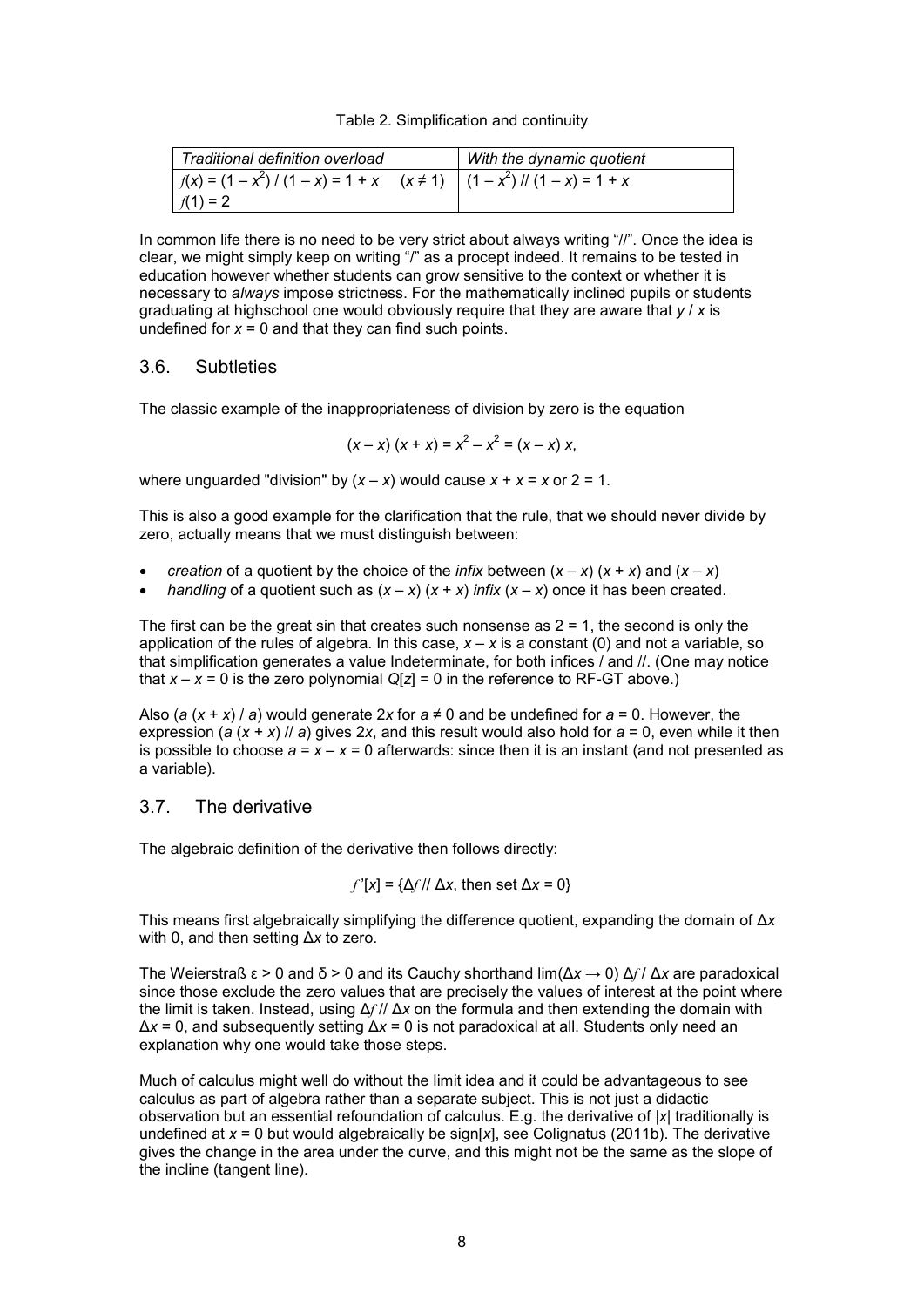#### 3.8. Differentials

There is the following progress from 2011 to 2016:

- COTP (2011ab) uses "*df* / *dx*" as a icon only, or "*d* / *dx*" as an operator, to link up with history only, so that everyone who still uses this notation for the derivative can see that this has the same outcome,
- Colignatus (2016d) proposes to use *dx* and *dy* as variables, and to define  $dy = f'[x]$  *dx* so that *dy || dx* = *f'*[*x*] *dx || dx* = *f'*[*x*]. This is actually the situation with the ray that this section started out with. Thus the derivative *f* '[*x*] is found by other means, and then is used to set up the ray with *dx* and *dy.* The dynamic quotient *dy* // *dx* should not be confused with finding the derivative (since *dy* is defined by using the derivative).

For users new to the notions of the dynamic quotient and the algebraic approach to the derivative, the relation *dy //*  $dx = f'[x]$  *might be confusing since they might think that the* dynamic quotient suffices to find the derivative, without the need to set Δ*x* = 0. (An answer to this is: There are various roads to Rome but only few ways to build it. Check again what the proper definition of the derivative is.)

## 3.9. Derivative at a point *x* = *a*

In the standard notation for the derivative, *x* is fixed and the new variable is Δ*x.*

There is also a notation when  $x$  is retained as a variable, and the fixed value is  $x = a$ . If we want to find the derivative at a point  $x = a$  then we would use above method to find  $f'[x]$  and then substitute the value to find *f* '[*a*]. This suffices.

If one wishes to specify *a* in the deduction, then use:

$$
\{ (f[x] - f[a]) \mid f(x - a), \text{ then set } x - a = 0 \} = f'[a]
$$

The following notation would be advised against, since it mixes changes of perspectives:

$$
\{\Delta f / \hbox{ and } \Delta x, \text{ then set } \Delta x = x - a = 0\} = f'[a]
$$

NB. An angle on didactics:

The form  $(f[x] - f[a])$  //  $(x - a)$  may be more agreeable to students than  $(f[x + \Delta x] - f[x])$  //  $\Delta x$ . An intermediate solution is already to use  $(f[x + h] - f[x])$  // *h*. There is  $(f[b] - f[x])$  //  $(b - x)$ , that after resolution still can be evaluated at *x* = *b* to find the derivative *f* '[*x*] and then be evaluated at *x* = *a.* However, the use of Δ*x* relates to "difference" and "*df* / *dx*" and has the advantage that there is no subtraction  $b - x$ . Potentially, it might be better didactics to present the notations alongside to each other, which the invitation to students to use the notation that they like, so that they are encouraged to look deeper into this.

#### *4. Definition of the incline*

I will use the word "incline" instead of "tangent (line)" since the incline may also cut the function, see Colignatus (2016e). Let us use "tangent" in trigonometry only.

The core notion is that the slope *s* must be taken as the *slope of the curve* at the point of consideration. We don't have just the line. First we determine the slope of the curve, and then create the incline with it.

The point-slope form with  $\Delta x$  is:  $y - f(x) = s \Delta x$  at the point of inclination  $\{x, f(x)\}$ .

The point-slope form with *a* is:  $y = \text{include}[x] = s(x - a) + f[a]$  at the point of inclination {*a*, f[*a*]}.

The standard form is  $v = c + s x$ , with slope is s and constant  $c = f[a] - s a$ .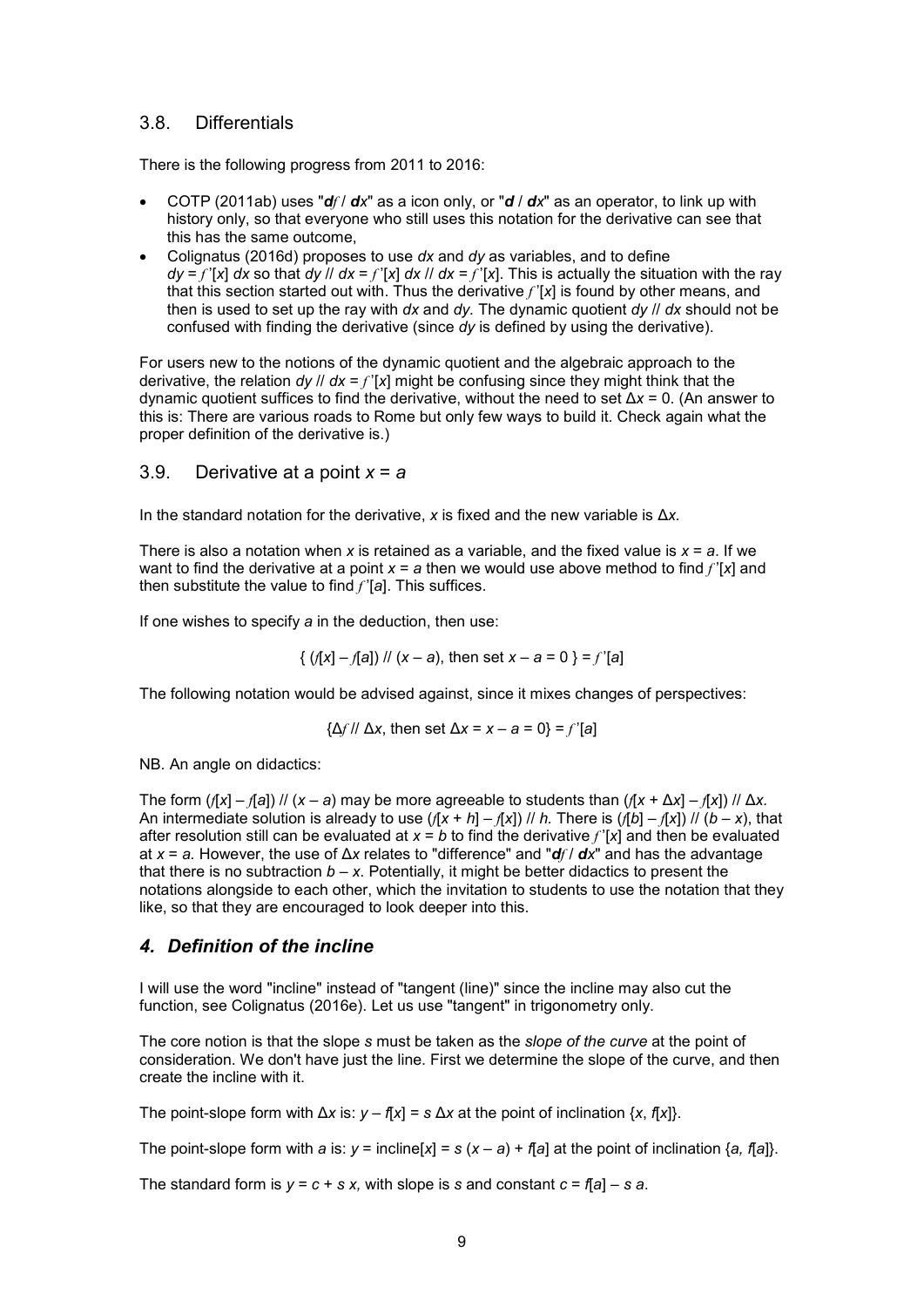## *5. Comments w.r.t. Shen & Lin (2014)*

#### 5.1. Need to get rid of limits

#### I tend to agree with their following statement (p2) why we should be looking for better ways to teach calculus:

Calculus is one of the most important tools in a knowledge based society. Millions of people around the world learn calculus everyday. All engineering, science, and business major undergraduate students must take calculus. Many high schools offer calculus courses. The usefulness and power of calculus have been well recognized. Nonetheless, calculus is a mysterious subject to many people and is regarded by the general public as accessible only to a few privileged people with special talents. Tight schedules and high fail rates for the first semester calculus have given the course a reputation as a monster, a nightmare, or a phycological barrier for many students, some of whom are even STEM (science, technology, engineering and mathematics) majors. Calculus can be a topic that causes people at a social gathering to shake their heads in incomprehension, shy away from the daunting challenge of understanding it, or express effusive exclamation of awe and admiration. It is also sometimes associated with conspicuous nerdiness. In classrooms, the student-instructor relationship can be tense. Some students regard calculus instructors as inhuman and ruthless aliens, while instructors frequently joke about students' stupidity, clumsiness, or silly errors. Tedious and peculiar notations coupled with fiendish and complex approaches to calculus teaching and learning may have contributed to the above unfortunate situation.

A major cause of this mystery and scare of calculus is unnecessarily complex terminologies, including definite and indefinite integrals, derivatives defined as limits, definite integrals defined as limits, the difference between dx and  $\Delta x$ , and using ever-finer divisions of an area under a curve to approximate a definite integral (i.e., introducing the definite integral by area and limit), to name but a few. Additionally, the Riemann sum with its arbitrary point  $x_i^*$  in the interval  $[x_i, x_{i+1}]$  complicates calculation procedures and adds more confusion. These conventional concepts and notations are essential for professional mathematicians who research mathematical analysis, but are absolutely unnecessary to the majority of calculus learners, who are majoring in engineering, science, business, or other non-mathematical or non-statistical fields.

#### 5.2. Simultaneous introduction of derivative and integral

#### COTP (2011) also adopts the simultaneous introduction of derivative and integral. It is interesting so see that professor Lin already does so for over two decades (p3).

2011), rather than indirectly uses the secant line method with a limit. We introduce derivatives and antiderivatives simultaneously, using derivative-antiderivative (DA) pairs. Our introduction to integrals is directly from the DA pairs and the height increment of an antiderivative curve. The height increment approach has been advocated by Q. Lin in China for over two decades (see Lin (2010) and Lin (2009) for two recent examples). We define the area under the curve of an

Some comments are:

- (a) One has to start somewhere. COTP starts with the area (multiplication) but immediately refers to the counterpart that a change in area provides a slope (division), such that it is clear that these concepts are directly related.
- (b) These notions are relative indeed: a relation between two functions.
- (c) Indeed, an area starts somewhere and ends somewhere: the definite integral.
- (d) But the function itself has no such boundaries: the primitive or indefinite integral.
- (e) Thus there is the notion that a function gives the area under its derivative.
- (f) COTP (2011) uses the term "surface" to link up with the S of the integral sign (Sum). There might be a tension from the distinction between "surface" (notion) and "area" (measurement), but there is an advantage of the use of S.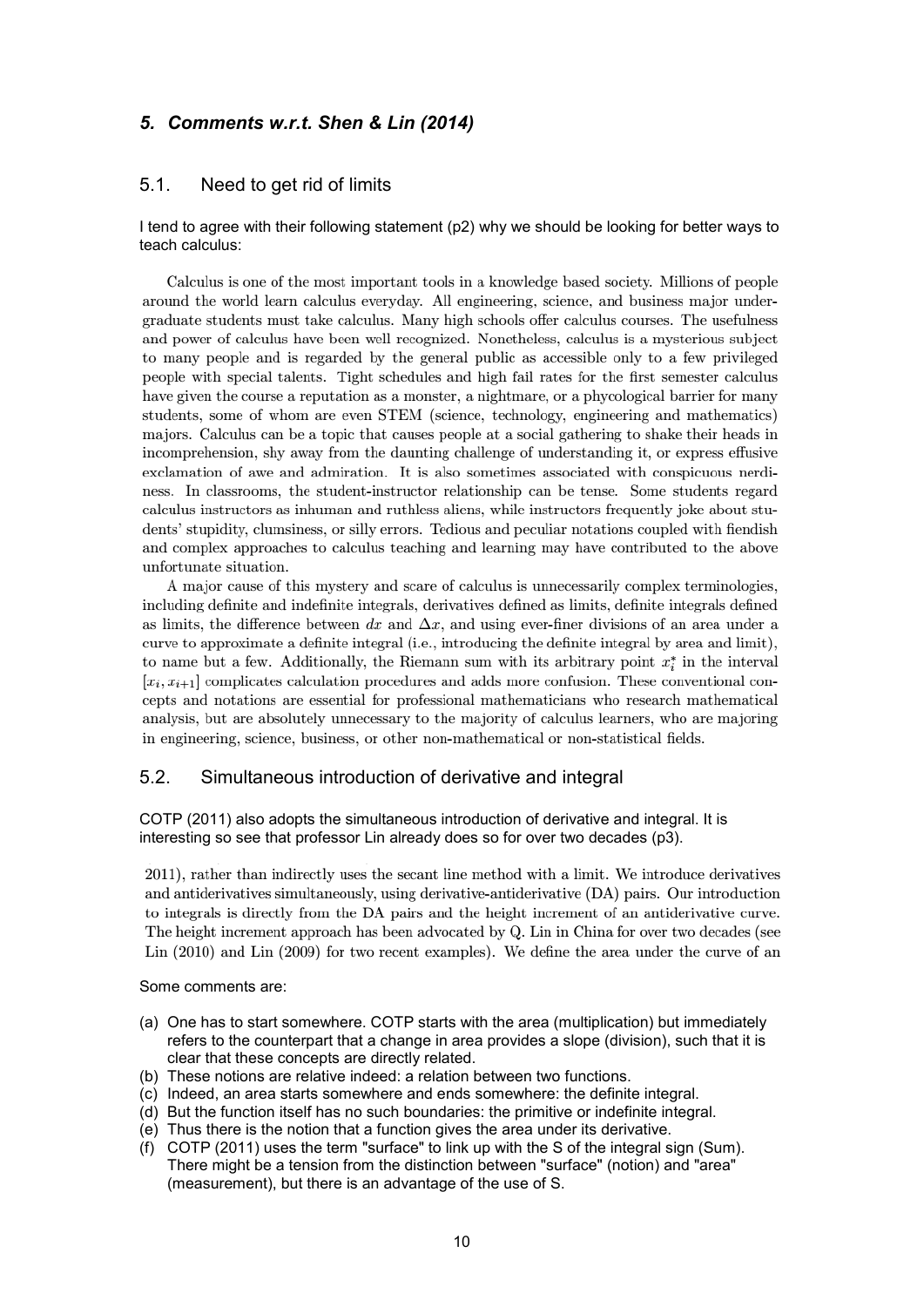- (g) An advantage of the term "integral" rather than the term "surface" or "area" is that it abstracts from the particular notion of geometric area. In some realms the notion of a particular integral might be more complicated than the mere geometric interpretation that it represents the area under its derivative.
- (h) I prefer the term "primitive" and am not in favour of the term "antiderivative" for the indefinite integral, and restricting the term "integral" to the definite integral. It should suffice to say that integral and derivative are two faces of the same coin. Some authors might perhaps distinguish between "antiderivative" and "integral" by means of the constant of integration, but my preference is to follow Eric Weisstein of MathWorld, except that I would prefer that he replaces "antiderivative" with "primitive (antiderivative)".

## 5.3. The definition of area has already been given

COTP (2011) calculates the area under the curve by conventional means, and then introduces the name "integral" for the function that gives the area.

I don't think that one can do the reverse, as Shen & Lin (2014) are suggesting. The notion of area is already defined, notably be the (unit) square. Thus it is better to show that "integral" is only another name for a proper calculation.

 $\text{Lin}$  (2010) and  $\text{Lin}$  (2009) for two recent examples). We define the area under the curve of an integrand by the integral, and then explain why the definition is reasonable. This is a reversal of the traditional definition, which defines an integral by calculating the area underneath the curve of an integrand.

However, COTP (2011) only shows a calculation by conventional means for constant and line. It doesn't do so for higher polynomials or exponential number or trigonometry. The approach is: Assume that *f* gives a surface under some unknown *g,* and then find *g.*

In that manner there is no need to create a Riemann sum to show that the surface under some given *g* generates a function *f.*

Thus, don't define the integral as giving the area, but start with a function that gives an area.

(Professor Lin with his reference to height increment *f*[*x*] – *f*[*a*] is also close to this idea.)

#### 5.4. Notation

Notations like *f* '[*x*] and Sur[*f*[*x*], *a, b*] are indeed sufficient, certainly for a two hour introductory course.

However, for a longer course, students must be told about historical notations that are still conventional. There is no need to use historical notations in sums, but students must be informed.

I would prefer Sur[*f*[*x*], *a, b*] above *I*[*f*[*x*], *a, b*] for this introductory phase, but agree that *Mathematica's* Integrate[*f*[*x*], {*x,* a*, b*}] is fine for general application.

We also demonstrate that an introduction to the basic ideas of calculus does not need to use many complicated notations. Thus, the notations of derivatives  $f'(x)$  and integrals  $I[f(x), a, b]$ in this paper are parsimonious, simple, computer friendly and non-traditional.

## 5.5. Definitions of tangent, incline and double root line

Remarkably, Shen & Lin (2014) start with the slope (p3) and then show the double root interpretation (for a parabola), and they refer to various authors including Range (2011).

 8 http://mathworld.wolfram.com/ConstantofIntegration.html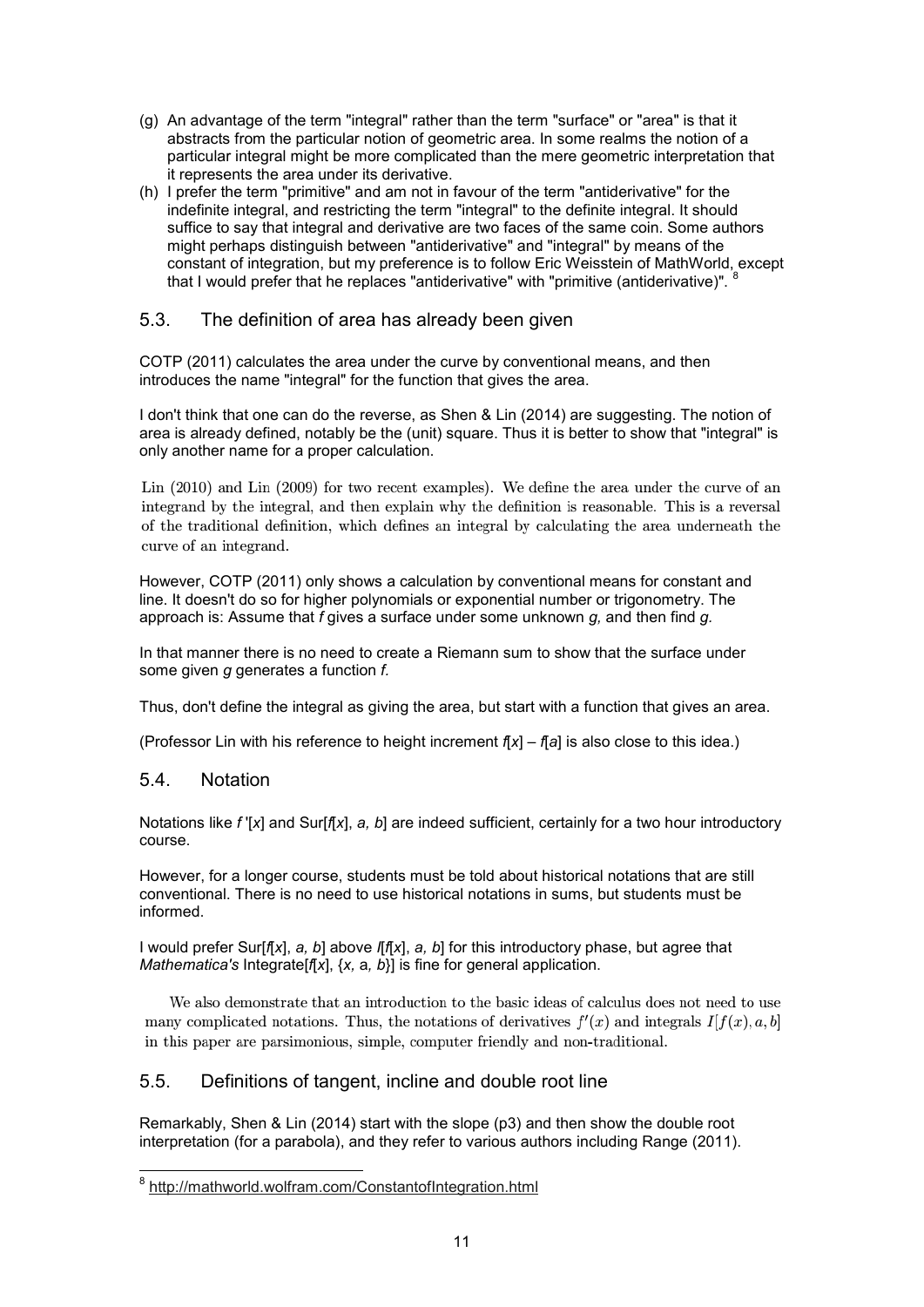#### Problematic is this statement:

The slope of a curve at a given point is defined as the slope of a tangent line at this point. Figure 2 shows three points: P, A and B.  $T_P$  represents the tangent line at P whose slope is defined as the slope of the curve at P. The tangent line's slope is used to measure the curve's steepness. Calculus studies (i) the slope  $\tan \theta$  of a curve at various points, and (ii) the height increment  $H$  from one point to another, say, A to B, as shown in Figure 2. Our geometric intuition indicates that height H and slope  $\tan \theta$  are related because H increases rapidly if the slope is large for an upward trend. A core formula of calculus is to describe the relationship between these two quantities.



Figure 2: A curve, three points and a tangent line without coordinates.

- (1) Conventionally, the tangent is defined by the slope of the curve.
- (2) Shen & Lin (2014) are inconsistent in their their statements.
	- (a) In the first sentence: Shen & Lin (2014) reverse "causality" by defining the slope of the curve by "the slope of the tangent".
	- (b) In the third sentence they return to the conventional approach: "*Tp* represents the tangent line at *P* whose slope is defined as the slope of the curve at *P.*"
	- (c) In the fourth sentence they return to the first sentence (c): "The tangent's line's slope is used to measure the curve's steepness."
- (3) I was struck by the two last sentences.
	- (a) I have used the graph, though with more detail, as Murray Spiegel's graph  $9$ reproduced in Colignatus (2016d).
	- (b) I have used Δ*f* and Δ*x* to point to the connection to the slope.
	- (c) I have used Δ*f* and Δ*x* to point to the connection between integral and derivative, namely as  $\Delta f \approx f'$  [*x*]  $\Delta x$ .
	- (d) But I haven't used this geometric image yet to point explicitly to the connection between derivative and integral.
	- (e) Thus it is an important step (set by Shen & Lin here) to call attention to the issue that this graph also shows the close connection between derivative (slope) and integral (height increment).
	- (f) NB. As explained in the overview Table 1, COTP uses the trick that the primitive *F* already gives a surface (area) under some function *f* that however needs to be determined. The term "height increment" for Δ*F* thus translates directly as "area increment". See COTP:154 for the graphs for {*x, F*} and {*x, f*}.
	- (g) Thus a suggestion for didactics is to use this type of graph in this manner too. Or introduce the students to the notions, then develop the formulas, and then to return

 9 https://boycottholland.files.wordpress.com/2016/12/1962-murrayspiegel-p58-fig4- 1.jpg?w=545&h=554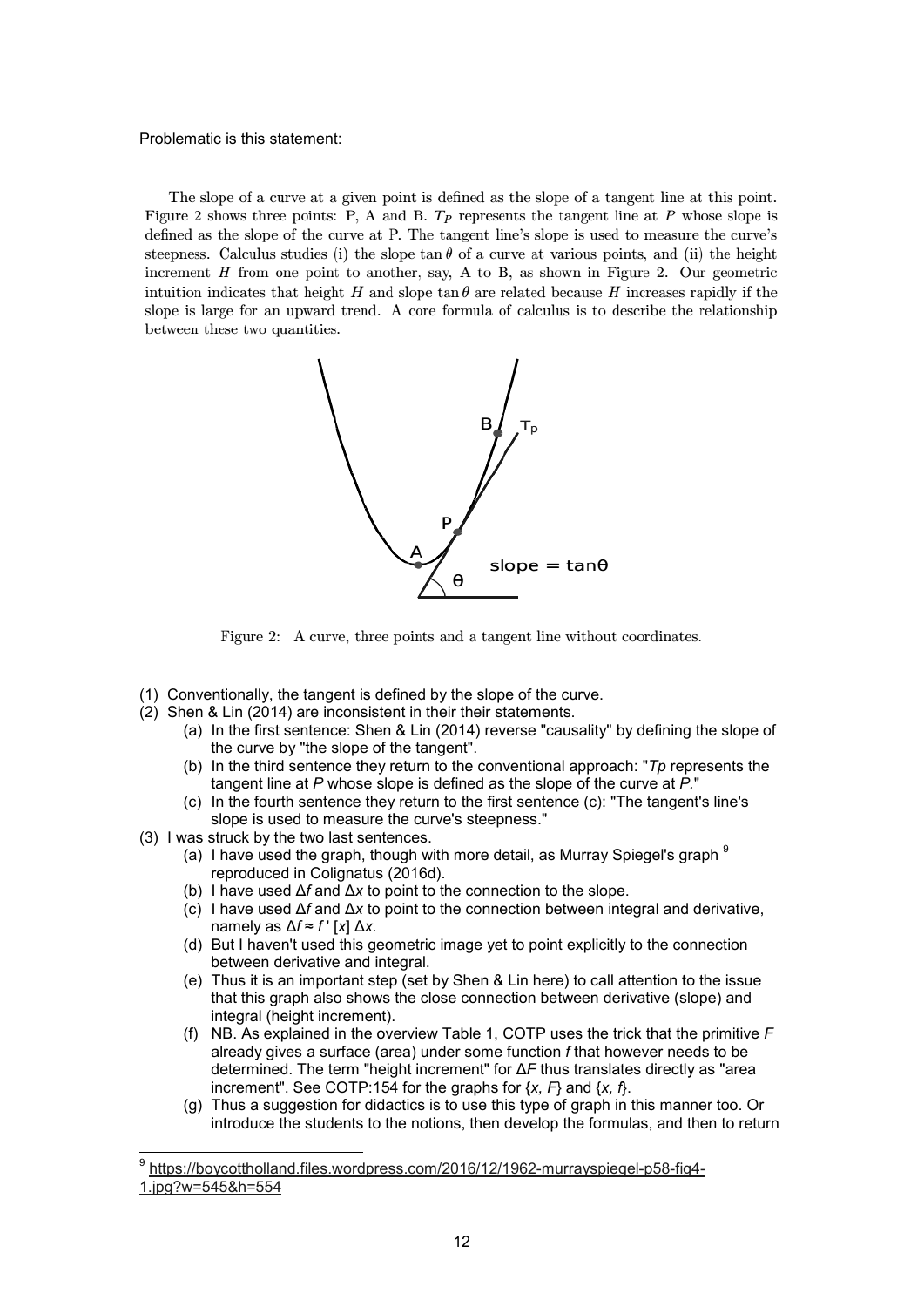to the graph and discuss: "What we see here, is also the close connection between derivative and integral." And this is precisely what Shen & Lin (2014:17) do (their figure 11).

- (4) Subsequently, on this page, Shen and Lin (2014) explain that "*m* is the slope to be determined by the condition that that the tangent line touches the curve at one point. In fact, "tangent" is a word derived from Latin and means "touch"."
	- (a) Here *m* is the slope of the line, thus the double root line, and this doesn't give the tangent in conventional definition that uses the slope of the curve.
	- (b) The tangent can also cut and not just "touch" a curve.

#### 5.6. Proof status

Shen & Lin (2014) use the phrase "We claim that the slope of the curve ...". Thus they are well aware that they only claim something here. There is no proof that the double root line also gives the slope of the curve. There is a section on rigour below.

PM. There is no link to the earlier formula for the tangent in trigonometry, other than the graph. The graph is intuition only. If various student were given the same curve and point, many would draw (slightly) different slopes.

## 5.7. The term "antiderivative" for indefinite integral and using "integral" only for the definite integral

Europe uses "primitive" and in the USA apparently the term "antiderivative" has come up. <sup>10</sup> Shen & Lin (2014) follow the USA. I find the terms "primitive" and "derivative" more natural. It fits COTP's start with surface, though this might be a coincidence.

Definition 1. (Definitions of derivative as slope and DA pair). The slope  $2x$  is called the derivative of  $x^2$ . Further,  $x^2$  is called an antiderivative of  $2x$ . And  $(2x, x^2)$  is called a derivative-antiderivative (DA) pair.

For a general function  $y = f(x)$ , the slope of the curve  $y = f(x)$  is called *derivative* and is denoted by  $f'(x)$  or y', and  $f(x)$  is called antiderivative of  $f'(x)$ . Thus,  $(f'(x), f(x))$  is a DA pair.

Shen & Lin (2014) later reserve the word "integral" for the "definite integral" but this causes problems for student when they link up with the literature.

PM. However, there appears to be a real problem, as the authors state on p2:

In the first semester calculus, instructors repeatedly emphasize that an indefinite integral yields a function while a definite integral yields a real value. When an instructor discovers that some students still cannot tell the difference between a definite integral and an indefinite integral in the final exam, s/he becomes disappointed and complains that these terrible students did not pay attention to her/his repeated emphasis on the difference, but s/he rarely questions the necessity of introducing the concept of indefinite integrals and their notations.

Perhaps this might be solved by always writing "definite integral (area)" and "primitive or indefinite integral (function)" in these introductory texts.

## 5.8. Interpretation as a slope

j

Shen & Lin (2014:5) provide this argument to interprete the derivative as a the slope of the curve.

<sup>&</sup>lt;sup>10</sup> http://math.stackexchange.com/questions/47703/how-common-is-the-use-of-the-termprimitive-to-mean-antiderivative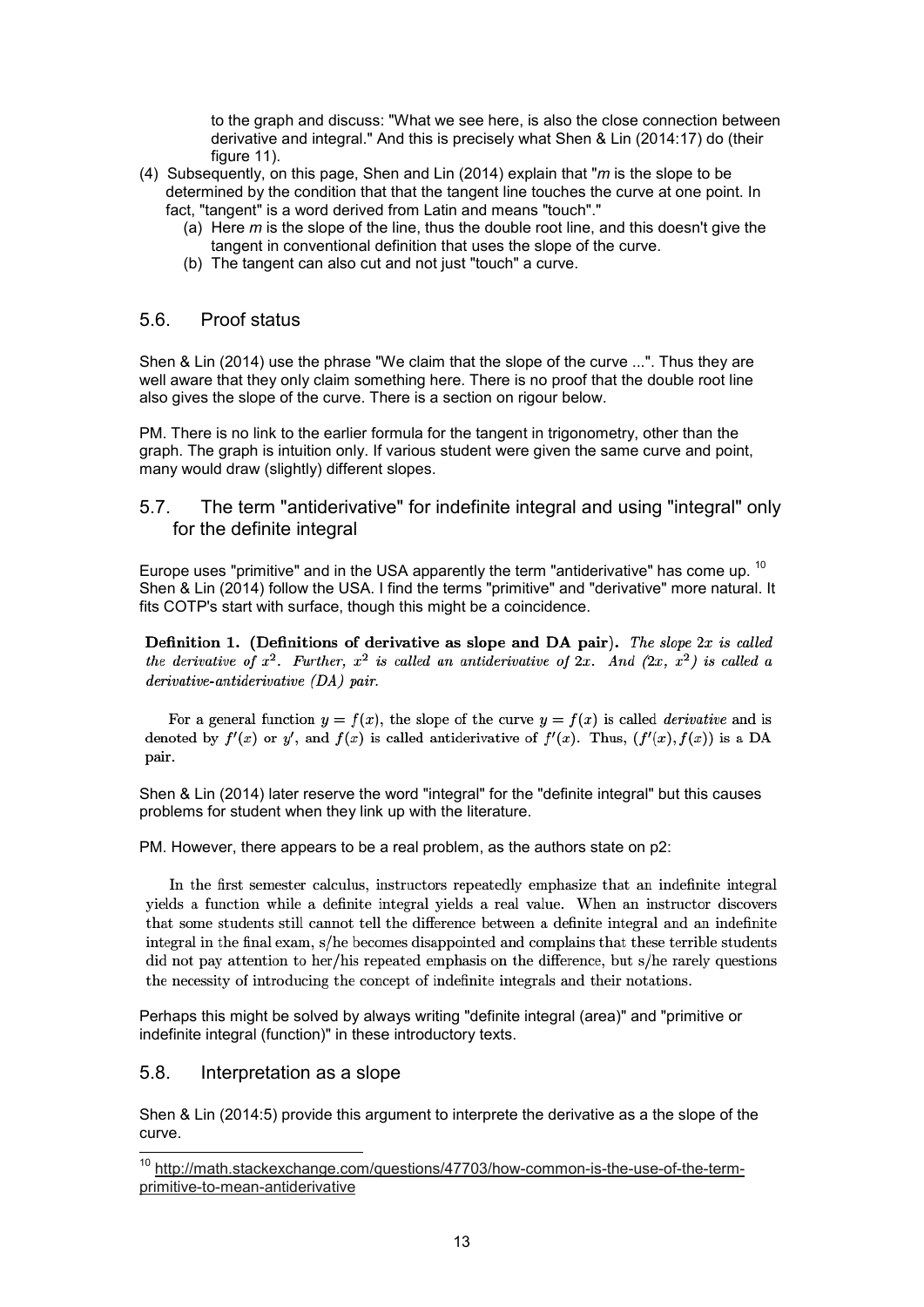If  $f(x) = C$  is a constant, then  $y = C$  represents a horizontal line whose slope is 0 for any x. Hence  $(C)' = 0$ , and  $(0, C)$  is a DA pair.

If  $f(x)$  is a linear function, then  $y = \alpha + \beta x$  represents a straight line whose slope is  $\beta$  for any x, hence  $(\alpha + \beta x)' = \beta$ , i.e.,  $(\beta, \alpha + \beta x)$  is a DA pair.

Thus, the derivative's geometric meaning is the slope of the curve  $y = f(x)$ :  $f'(x)$  is large at places where the curve  $y = f(x)$  is steep. At a flat point, such as the maximum or minimum point of  $f(x)$ , the slope is zero since the tangent lines at these points are horizontal.

This direct interpretation only works for constant and line. I don't think that Shen & Lin intend to generalise this in such manner, but a student might think that this could be done in this manner, and it is better to avoid this. The interpretation for constant and line are useful however for inspiration to find a general statement (as COTP does).

#### 5.9. Height increment and integral

Shen & Lin (2014:7-8) link the height increment to the definite integral, i.e. the area over an interval.

This is in fact how COTP starts with its exposition.

But observe the consequences in didactics:

- My impression is that the Shen & Lin order of first derivative and then integral introduces a confusion between the vertical increment, that is relevant here, and the horizontal increment, i.e. the interval [*a, b*], that is not relevant here. Why would the student be interested in this particular interval at this moment in the lesson ?
- In the order taken in COTP there is a natural interest in the interval [*a, b*] at the start of the discussion. The term "integral" derives from the "integration over an interval" and thus the multiplication with the horizontal *dx* is important*.* Yet for the integral the vertical *dy* is more important, as the discussion continues with that.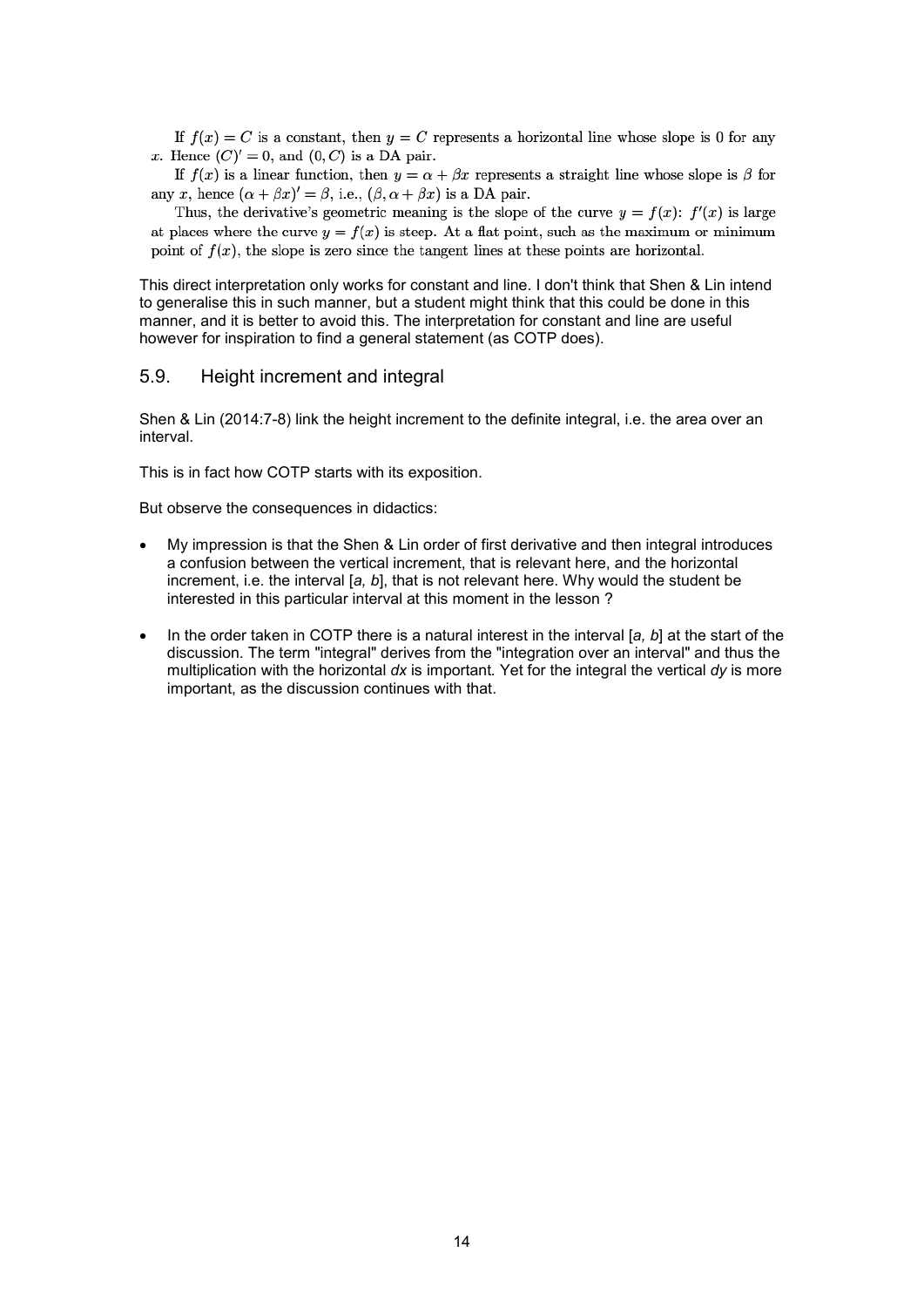#### 3 Height increment and integrals

When we trace a curve, we care about not only the slope, but also the ups and downs of the curve, i.e., the increment or decrement of the curve from one point to another. When we drive over a mountain road, we also care about both steepness (i.e., slope) and elevation. Apparently, the slope and height increment are related. The slope has already been defined as derivative in the above section. In this section, the height increment is defined as *integral*, since the height increment or elevation increment is an integration process, or an accumulation process of point motion, measured by both speed and time.

$$
^{7}
$$

For a function  $y = f(x)$ , its increment from  $A(a, f(a))$  to  $B(b, f(b))$  is  $f(b) - f(a)$  as shown in Figure 3. Another notation for the increment is  $f(b) - f(a) = f(x)|_a^b$ . This height increment is used to describe the integral definition below.

Definition 2. (Definition of integral as height increment of a curve). The function's increment  $f(b) - f(a)$  from  $A(a, f(a))$  to  $B(b, f(b))$  is defined as the integral of the derivative function  $f'(x)$  in the interval [a, b] and is denoted by  $I[f'(x), a, b] = f(b) - f(a)$ . Here,  $f'(x)$  is called the integrand, and  $[a, b]$  is called the integration interval.

**Example 1.** Given  $f(x) = x$ ,  $f'(x) = 1$ , and  $[a, b] = [0, 2]$ , we have

$$
I[f'(x), a, b] = I[1, 0, 2] = x|_0^2 = 2 - 0 = 2.
$$
\n<sup>(17)</sup>

The above still is fairly complex (even without limits). We have *f, f ', a, b, two points A, B, and a new notation I*[....].

In COTP the problem doesn't arise. The discussion starts with surface or area, whence the multiplication of horizontal and vertical intervals is available from the start in a natural fashion. The subsequent steps are to introduce the primitive-derivative pair, and then return to the original issue, and reformulate the surface or area in terms of these new notions as a definite integral.

#### 5.10. Mean Value Theorem

Shen & Lin (2014:12) clarify that their paper is only a didactic exposition, of how calculus can be presented to students without the use of limits, but, that proper theory may still require limits. They don't intend to present an essential redesign of calculus.

Rigorous mathematics for MVT would require one to prove the above statement " $(f(b)$   $f(a)/(b-a)$  must meet the mid-ground slope  $f'(c)$  at one point c in [a, b]," namely, it proves the existence of the point c. This is to prove the intermediate value theorem and is beyond the scope of this introductory lecture.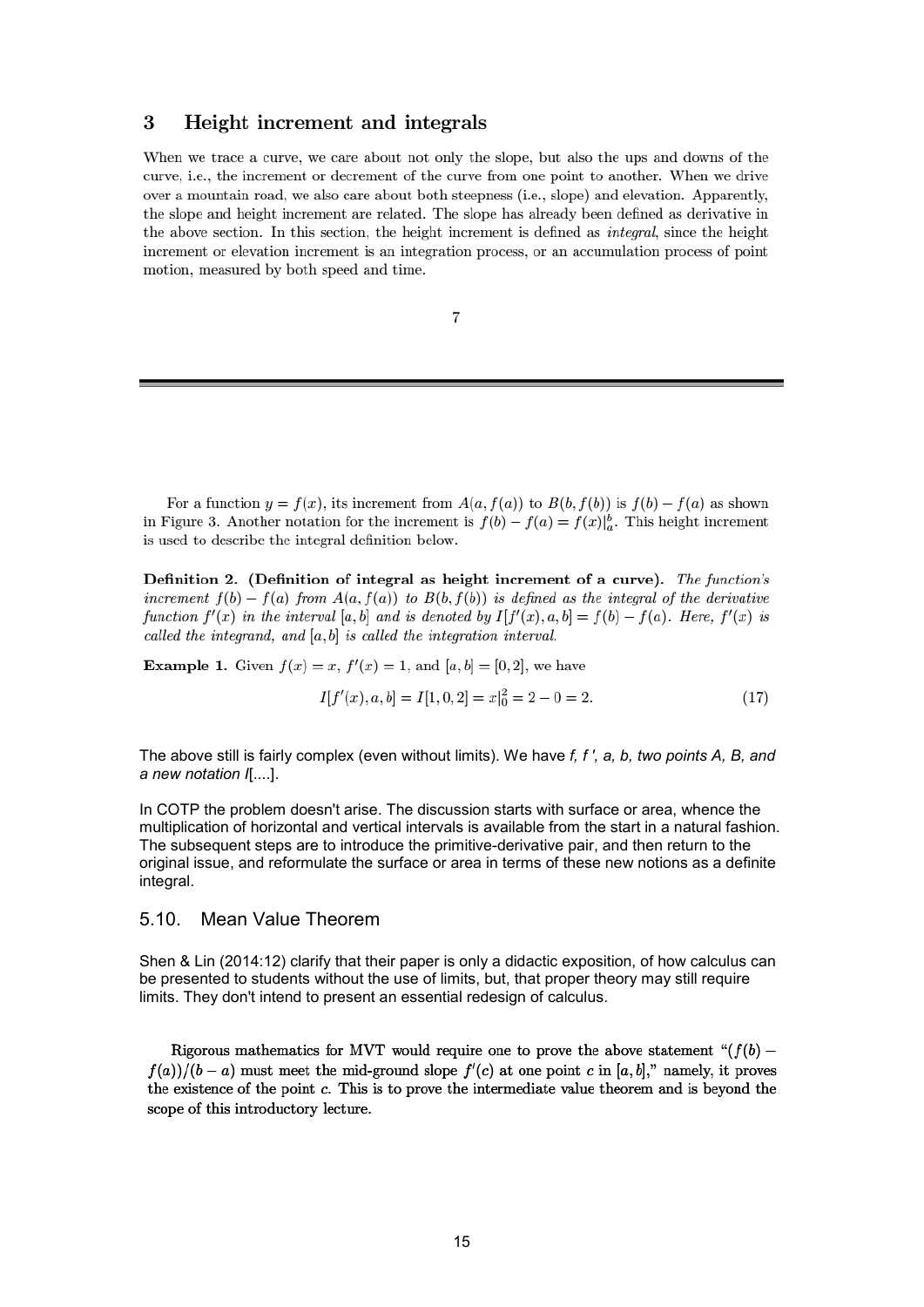#### 5.11. Definite or indefinite

Shen & Lin (2014:12):

Therefore, the integral  $I[f'(t), a, x] = f(x) - f(a)$  is the increment of the antiderivative from  $a$  to  $x$ , and is also the area for the region between the integrand derivative function and  $y = 0$  in the interval [a, x], i.e., the region bounded by  $y = f'(t), y = 0, t = a$  and  $t = x$ . The traditional definition of an integral is from the aspect of an area that is defined as a sum of many rectangles of increasing narrow widths, under the condition of each width approaching zero. For non-mathematics majors and general public, the condition of each width approaching zero, which is a concept of limit, adds complexity and confusion to the traditional definition of integral. In contrast, the geometric meaning of our direct integral is the height increment of the antiderivative, not the area underneath of the derivative. The area is only regarded as an additional geometric interpretation according to the intermediate value theorem. Under this interpretation of area, we have the following example.

- (a) I agree that the sum of rectangles can be avoided, and that there is an approach that is equally exact.
- (b) The term "direct integral" is in use for other applications.  $11$  It suffices to refer to the distinction between definite (area) and indefinite (function) integral.
- (c) The distinction between height increment Δ*f* and area under the derivative is false, since *f* gives the area under its derivative, and the height increment is an area increment.
- (d) The authors mean to say that they want to put didactic emphasis on Δ*f* rather than on the calculation of the area (via Riemann sums) (as so often happens in calculus).

#### 5.12. Mean Value Theorem for definition of the derivative

Shen & Lin (2014:13):

Calculating the slope using the factorization method works for polynomial functions, but the procedure is tedious. The procedure may not even work for transcendental functions like  $y =$  $\sin x$ . The MVT provides another way to calculate the slope by using the slope of a secant line. In the above MVT, if B moves very close to A, then the mean value  $(f(b) - f(a))/(b-a) = f'(c)$ in Theorem 1 is approaching the slope at A, since c is approaching a, forced by b approaching a. The formal writing is

$$
\lim_{b \to a} \frac{f(b) - f(a)}{b - a} = f'(a).
$$
\n(27)

This can also be considered a definition of derivative and is called *defining a derivative by a limit.* This procedure is efficient to calculate the derivative by hand and to derive many traditional derivative formulas in the earlier years of calculus.

- (a) I agree that polynomial factorisation quickly becomes tedious.
- (b) I can understand that there are some attractive features in developing the intuition of the double root line, yet, this causes such factorisation, and has the "excess burden" of the polynomial remainder theorem and so on, while eventually one still has to return to limits to find the slope of the curve. (Leaving aside what COTP also finds on exponential function and trigonometry.) Thus in sum I don't quite understand why one would adopt the didactics with the double root line.
- (c) Who wishes to emphasize the simultaneous relevance of derivative and integral (Shen & Lin (2014) and COTP (2011)), would focus attention on the slope of the curve, given by the tangent in trigonometry, and not on the double root solution.
- (d) If Shen & Lin (2014) are willing to invoke the Mean Value Theorem anyhow, then why not do so to start with ? By this is deduction and rationality, and not student psychology.

j

<sup>&</sup>lt;sup>11</sup> https://en.wikipedia.org/wiki/Direct\_integral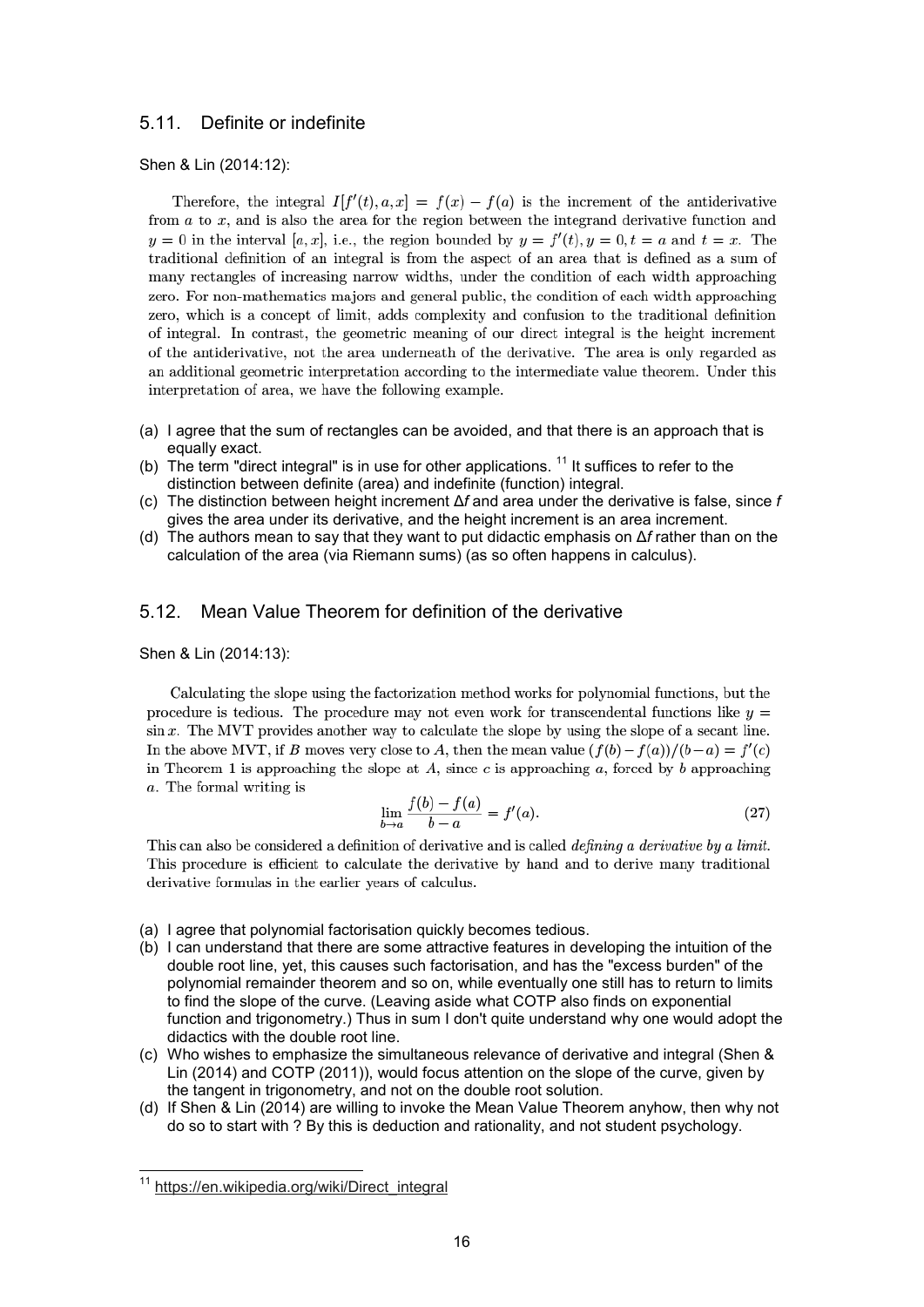- (e) The claim that limits are "efficient" to derive results by hand is dubious. It took brilliant mathematicians some effort e.g. to work out the outcomes for the exponential function and trigonometry. The steps can now be explained and math-savvy students would be able to follow these steps, yet, for common practice we would want them to work efficiently by applying the general rules, like (*e*^*x*)' = *e*^*x* and so on.
- (f) A key element in the derivation by limits remains the underlying algebra. Traditionally, one first determines an algebraic solution, and then puts a limit around this to invoke a solution for the singularity. The working horse is the algebra and not the limit.
- (g) We aren't only looking at efficiency. We are also looking at good didactics, so that students know what these formulas and graphs stand for. There are some suggestions in COTP (2011) that Shen & Lin (2014) haven't looked at yet.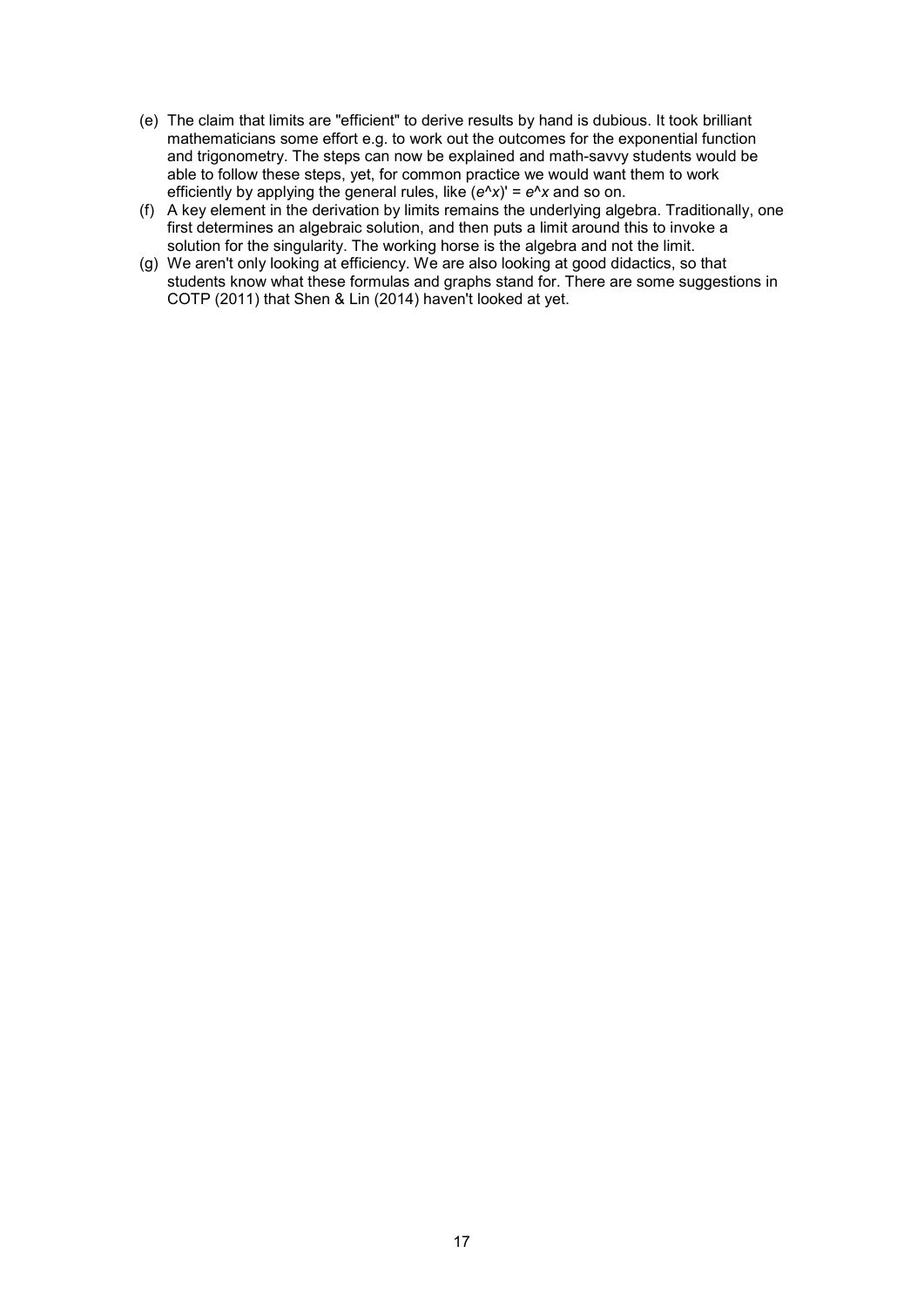# *Appendix A. From the comparison of WIC Prelude and COTP*

The following is from the "Introduction" in Colignatus (2017e), the comparison of WIC Prelude and COTP.

A disclaimer is that I only have read Range (2011) (2014) and (2016bc), namely targetted at the comparison on the algebraic approach.

The approaches by Range (2011) (2014) (2016bc, Prelude) and Colignatus (2007, ALOE) (2011, COTP) have in common that they avoid limits and rely on algebra, both with the claim that they do not sacrifice rigour and understanding. There is a key difference though:

- The set-theoretic approach to functions (Bourbaki) takes  $f = \{ \{x, y\} \mid x \text{ and } y \text{ in their sets} \}.$ The *x* and *y* = *f*[*x*] are *elements* and not quite *variables.* For *analysis*, the sets are (real) numbers. This necessitates notions of *numerical* continuity and limits. Range adopts this setting for the full book (2016a), already with the exponential number. In the "Prelude" (2016c), the reference to algebra and polynomials is ("only") a didactic tool for lowering the (conceptual) barrier for students, and to link up to the history on notions of tangency. Thus Range doesn't claim a fundamental redesign of calculus. His claim on the avoidance of limits only concerns the derivation of the double root line. Limits are still required to show that this also generates the slope of the curve.
- Historically, a function was a *proscription* of how to turn an input into an output. This generated some study of notations and algorithms, see also Cha (1999), as we see nowaday in *computer algebra,* with the algebra of *variables* and *expressions.* Colignatus (2007) (2011ab) rekindles this approach. Information about the function is contained in its expression. There is a notion of "continuity in form". This information can be used when particular methods of arithmetic generate problems, notably with arithmetic division at zero. We can define a notion of "dynamic quotient" that manipulates the domain. This dynamic quotient allows an algebraic definition of the derivative. An algebraic approach is also possible for the exponential number and trigonometry. Looking at calculus in algebraic manner again would be a fundamental redesign, after the Cauchy and Weierstrasz turn to numbers. The approach originated from didactics and it would be up to mathematicians to see how far the redesign can be developed further. Obviously, students majoring in mathematics would have to know both methods.

Table 3 gives the overview of the difference in approach.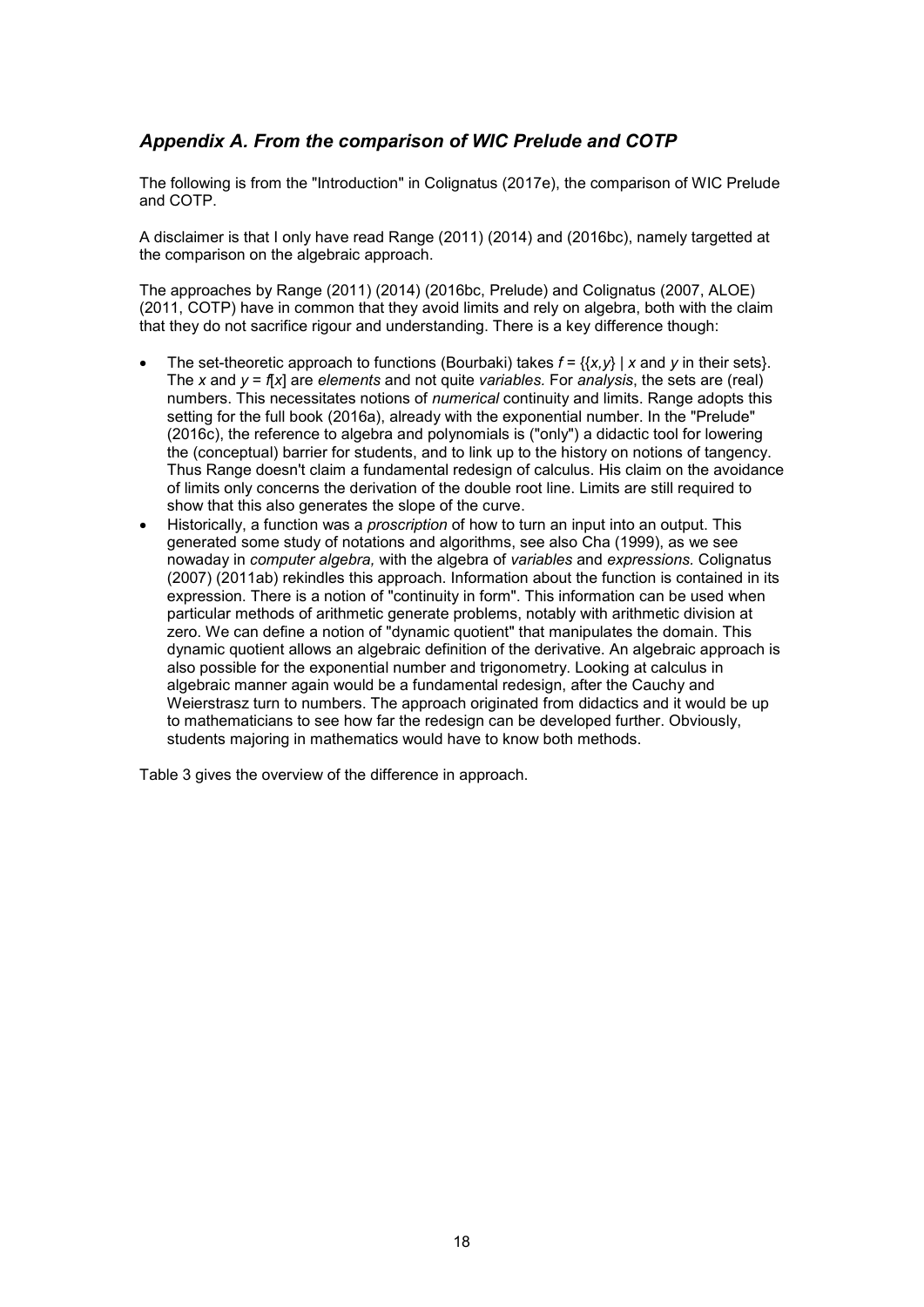|             | Limits                                                                                     | Algebra                                                                               |                                                                                                                                                    |
|-------------|--------------------------------------------------------------------------------------------|---------------------------------------------------------------------------------------|----------------------------------------------------------------------------------------------------------------------------------------------------|
|             |                                                                                            | "Algebraic functions" 12                                                              | <b>Expressions</b>                                                                                                                                 |
| Double root |                                                                                            | Range (2016c:32) proof<br>but no relation to slope                                    | Sometimes handy <sup>13</sup>                                                                                                                      |
| Slope       | Standard<br>Range: non-algebraic<br>functions<br>Colignatus: majors in<br>mathematics only | Range (2016c:5):<br>The slope of the curve<br>isn't in the definition of<br>"tangent" | Colignatus (2011:154 &<br>224): "dynamic<br>quotient" allows to set<br>$\Delta x = 0$ for the derivative<br>(i.e. setting and not just<br>a limit) |
| Tangent     | Definition by<br>trigonometry                                                              | Definition by double root                                                             | Definition by<br>trigonometry                                                                                                                      |

## **Table 3. Overview of the difference**

On content, I agree with the actual deductions and many observations by Range. A main comment is that I would add that the dynamic quotient allows a fundamental redesign of calculus. Range's contribution lies in didactics, yet his approach in didactics does not convince me. Obviously, it are the students who must tell what didactics works for them. Thus I am looking forward to classroom experiments, i.e. not just usage but randomised controlled trials. The following comments should be helpful to determine what to check.

The major problem in didactics is that Range *redefines* the *tangent* as the "double root line", i.e. the line that "overlaps with the curve and has a double root" (summary, no quote).

- In the common vocabulary, the tangent by definition takes the slope of the curve. This slope is found by means of other criteria.
- In this redefined "tangent" there is no reference to the slope of the curve, whence the notion of derivative in relation to the integral of the curve disappears.<sup>14</sup>
- This better be called the "double root line" (my phrase, not in Range's vocabulary).
- The use of the common phrase "find the tangent" asks for the slope of the curve, and doesn't ask for the "double root line". Thus the redefinition of "tangent" create confusion w.r.t. to the accepted vocabulary. A teacher used to the common vocabulary might think that one asks for the slope of the curve but the student of Range (2016c) will only generate the line with the double root.
- We need an additional theorem that the double root line also generates the slope of the curve (...). This also holds when one redefines "tangent" to become the double root line (since there is nothing in the notion of a double root line that directly links to the slope of the curve).

In supplement to this copy from the "Introduction", the following can be mentioned.

 $\overline{a}$ 

Range (2016c:32) contains a (crucial) proof that in case of *factorisation* with some *q*[*x*]: there is a double root iff  $m = q[a]$ . Then the continues:

 $^{12}$  Range (2016c:34) proves that all algebraic functions are continuous, which proof uses a limit for the notion of continuity. This continuity is essential for Range's results. Thus the claim that his method doesn't use limits is dubious. The double root line can be found without limits but the trigonometric tangent required for the slope of the function still relies on it.

<sup>13</sup> Since the error function ε[*x,* Δ*x*] contains unknown slope *s,* algebraic methods like comparing coefficients may generate solutions for *s* faster than standard deductions, but one still would need a link to the slope of the curve. Thus, a method of calculation should not be confused with a fundamental relationship.

 $14$  In addition, there is only the avoidance of limits if one accepts algebraic methods to isolate factors of polynomials (which methods don't use limits).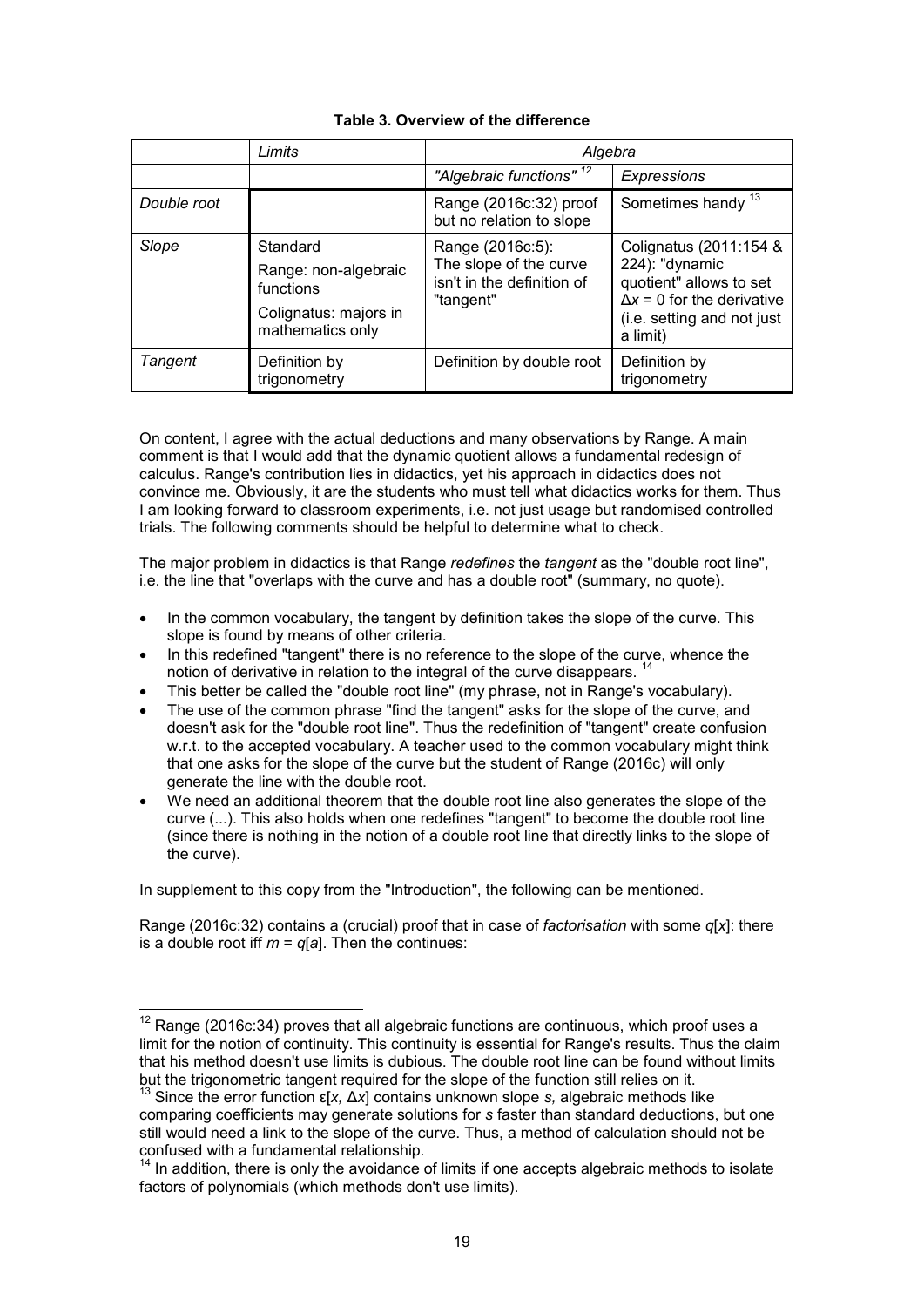Geometrically, this means that the line described by the linear function  $y = f(a) + m(x - a)$  intersects the graph of  $y = f(x)$  at  $(a, f(a))$  with multiplicity at least two if and only if  $m = q(a)$ . Consequently, the line given by  $y = f(a) + q(a)(x - a)$  is the tangent to the graph of f at  $(a, f(a))$ .

The reader who is used to the conventional notion that tangency gives the slope of the curve, finds this miraculous, since how does this "iff" statement translate in the "consequence" that *q*[*a*] is the slope of the curve ? This reader then must backtrace the argument till the definition of tangency, where it appears that Range has changed this from the conventional notion into the property that this line overlaps with the curve with double root. Thus Range's "Consequently" is correct in his vocabulary, but the traditionally minded reader still requires a proof that links the double root line to the slope of the curve (the tangent in trigonometry).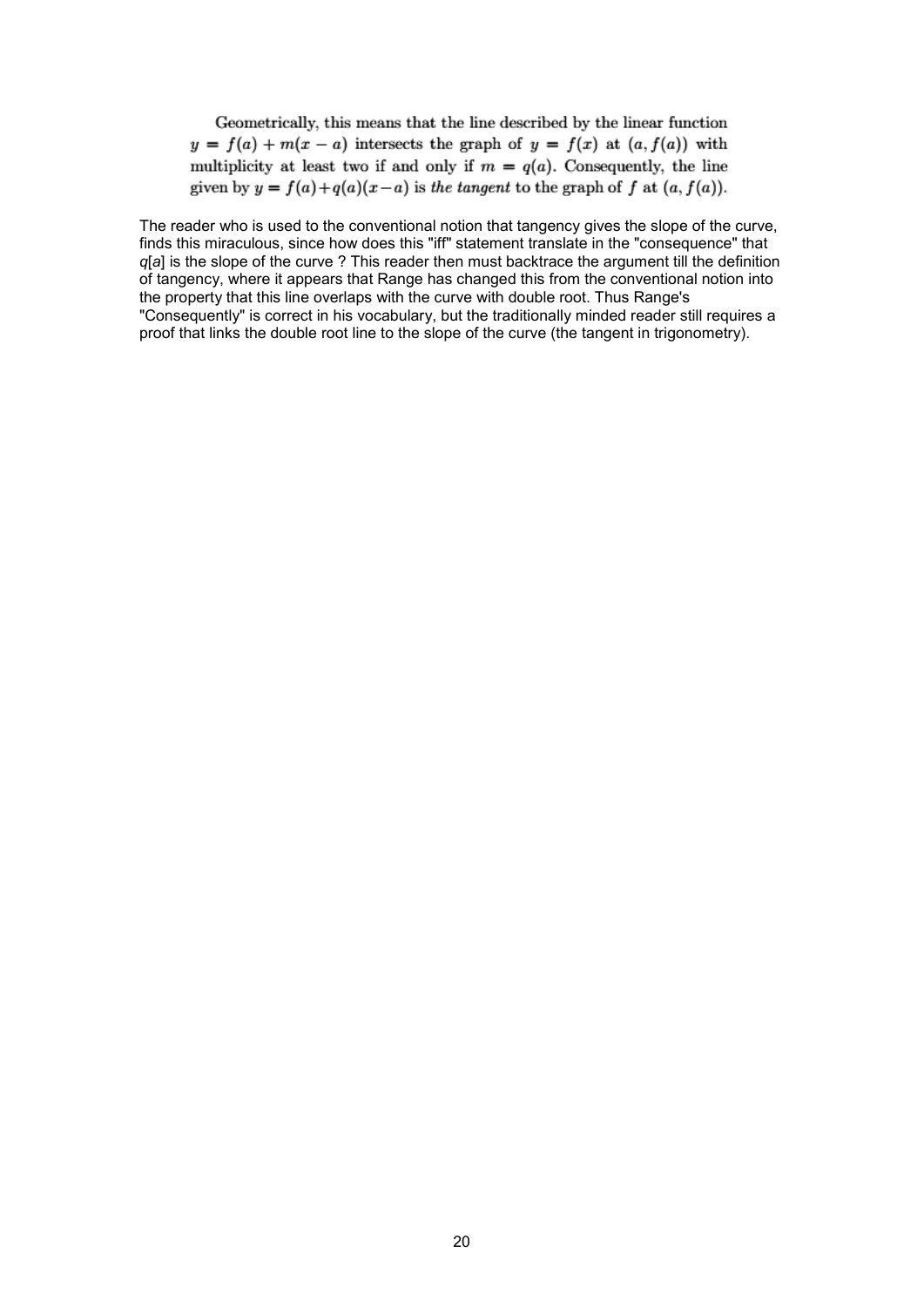#### *References*

- Colignatus is the name in science of Thomas Cool, econometrician and teacher of mathematics, in Scheveningen, Holland.
- Cha, I. (1999), "Mathematical and Pedagogical Discussions of the Function Concept", Journal of the Korea Society of Mathematical Education Series D: Research in mathematical education, Vol 3 No 1, May, 35-56, www.mathnet.or.kr/mathnet/kms\_tex/115205.pdf
- Colignatus, Th. (1981 unpublished, 2007, 2011), "A logic of exceptions", http://thomascool.eu/Papers/ALOE/Index.html
- Colignatus, Th. (2011a), "Conquest of the Plane", http://thomascool.eu/Papers/COTP/Index.html and http://thomascool.eu/Papers/COTP/ConquestOfThePlane.pdf
- Colignatus, Th. (2011b), "Reading notes for COTP", http://thomascool.eu/Papers/COTP/2011- 08-23-ReadingNotesForCOTP.pdf
- Colignatus, Th. (2016a), "An algebraic approach to the derivative". http://thomascool.eu/Papers/Math/2016-08-14-An-algebraic-approach-to-thederivative.pdf
- Colignatus, Th. (2016b), "Algebraic approach to the derivative and continuity", http://thomascool.eu/Papers/Math/2016-11-30-Algebraic-Approach-Derivative-and-Continuity.pdf
- Colignatus, Th. (2016c), "Definition of continuity (written out)", https://boycottholland.wordpress.com/2016/11/28/definition-of-continuity-written-out
- Colignatus, Th. (2016d), "Finally a sound interpretation for differentials", https://boycottholland.wordpress.com/2016/12/08/finally-a-sound-interpretation-fordifferentials
- Colignatus, Th. (2016e), "Introducing the derivative via polynomials ?", https://boycottholland.wordpress.com/2016/12/18/introducing-the-derivative-viapolynomials-q
- Colignatus, Th. (2016f), "Ruffini's Rule and meaning of division", https://boycottholland.wordpress.com/2016/12/22/ruffinis-rule-and-meaning-ofdivision
- Colignatus, Th. (2016g), "Descartes wins from Fermat on the incline", https://boycottholland.wordpress.com/2016/12/26/descartes-wins-from-fermat-on-theincline
- Colignatus, Th. (2016h), "What is the use of group theory ?", https://boycottholland.wordpress.com/2016/12/29/what-is-the-use-of-group-theory-q
- Colignatus, Th. (2017a), "Education, group theory and division", https://boycottholland.wordpress.com/2017/01/03/education-group-theory-anddivision
- Colignatus, Th. (2017b), "The intuition for the exponential number e" https://boycottholland.wordpress.com/2017/01/10/the-intuition-for-the-exponentialnumber-e
- Colignatus, Th. (2017d), "A potential relation between the algebraic approach to calculus and rational functions", http://thomascool.eu/Papers/Math/2017-02-04-Potential-COTPrational-functions.pdf
- Colignatus, Th. (2017e), "Comparing two algebraic approaches to calculus: WIC Prelude and COTP", http://thomascool.eu/Papers/Math/2017-02-12-Comparing-WIC-Prelude-and-COTP.pdf